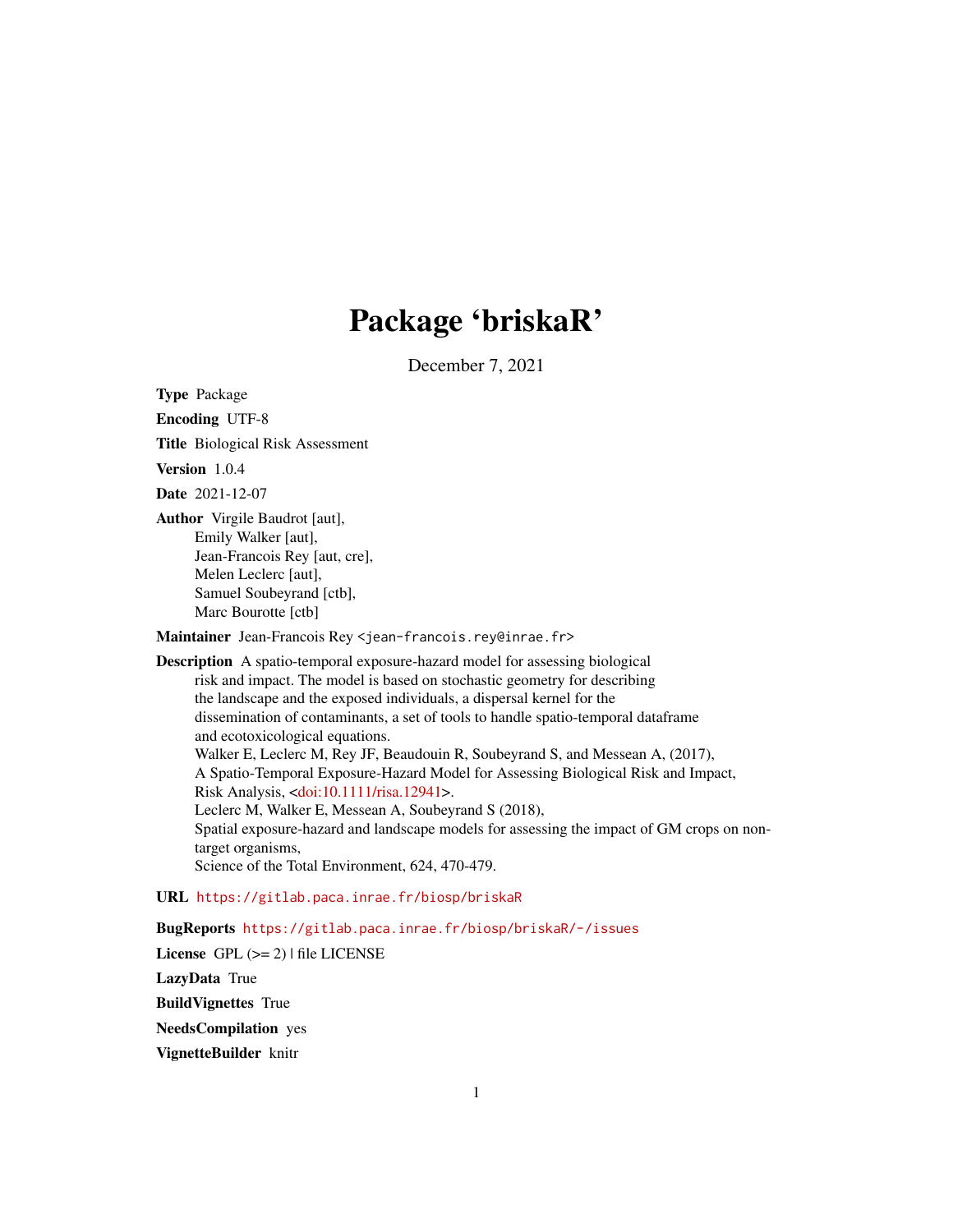**Depends** methods, grDevices ( $>= 3.0.0$ ), graphics ( $>= 3.0.0$ ), stats ( $>=$  $3.0.2$ ), R ( $> = 3.0.2$ )

**Imports** deldir( $>= 0.1$ ), deSolve, fasterize, fftwtools( $>= 0.9.6$ ), MASS(>= 7.3.29), mvtnorm(>= 1.0.2), raster(>= 2.3.0), Rcpp (>= 1.0.0), rgdal (>= 0.9), rgeos(>= 0.3), sf (>= 0.7-1), sp (>= 1.0-17)

LinkingTo testthat (>= 3.0.0), Rcpp, RcppArmadillo

Suggests ggplot2, knitr, rmarkdown, dplyr, testthat (>= 3.0.1), xml2

RoxygenNote 7.1.2

Repository CRAN

Date/Publication 2021-12-07 10:30:02 UTC

# R topics documented:

| 3                                                                                                      |
|--------------------------------------------------------------------------------------------------------|
| $\overline{4}$                                                                                         |
| $\overline{4}$                                                                                         |
| 5                                                                                                      |
| 5                                                                                                      |
| 6                                                                                                      |
| 8                                                                                                      |
| $\mathbf{Q}$                                                                                           |
| $\overline{Q}$                                                                                         |
| 10                                                                                                     |
| 10                                                                                                     |
| 11                                                                                                     |
| 11                                                                                                     |
| 12                                                                                                     |
| 12                                                                                                     |
| 13                                                                                                     |
| 14                                                                                                     |
| 15                                                                                                     |
| 15                                                                                                     |
| 15                                                                                                     |
| 16                                                                                                     |
| 16                                                                                                     |
| $loadLangscape SIG \ldots \ldots \ldots \ldots \ldots \ldots \ldots \ldots \ldots \ldots \ldots$<br>17 |
| 18                                                                                                     |
| 18                                                                                                     |
| 19                                                                                                     |
| 20                                                                                                     |
| 21                                                                                                     |
| 22                                                                                                     |
| 23                                                                                                     |
| 24                                                                                                     |
| 25                                                                                                     |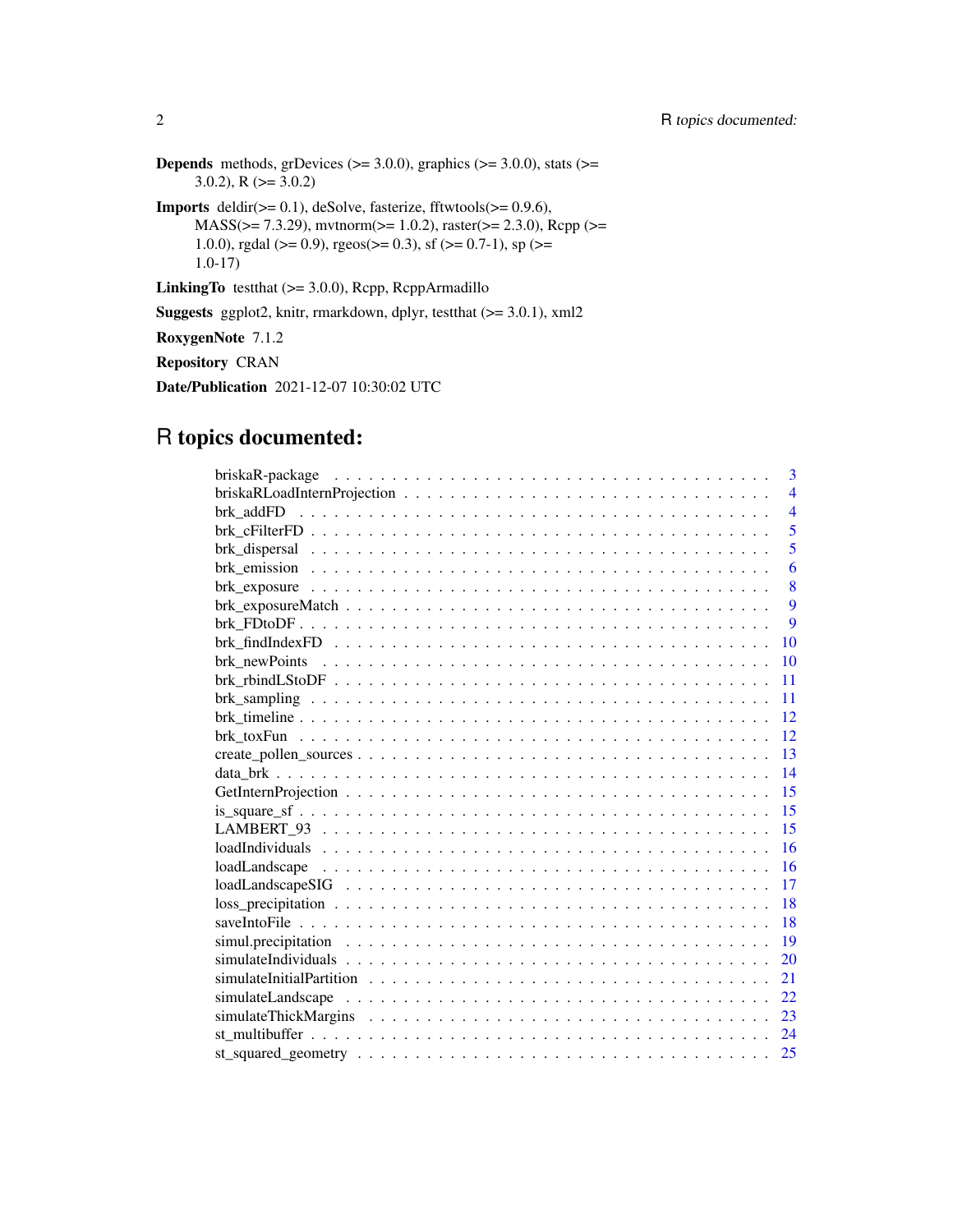## <span id="page-2-0"></span>briskaR-package 3

#### **Index** [28](#page-27-0) and 2012, the contract of the contract of the contract of the contract of the contract of the contract of the contract of the contract of the contract of the contract of the contract of the contract of the contr

briskaR-package *Biological Risk Assessment*

#### **Description**

A spatio-temporal exposure-hazard model for assessing biological risk and impact. The model is based on stochastic geometry for describing the landscape and the exposed individuals, a dispersal kernel for the dissemination of contaminants and an ecotoxicological equation.

#### Details

The briskaR package contains functions and methods for quantifying spatio-temporal variation in contamination risk around known polygon sources of contaminants, and quantifies the impact of the contaminants on the surrounding population of individuals which are located in habitat areas and are susceptible to the contaminants.

The package implements an spatio-temporal exposure-hazard model based on (i) tools of stochastic geometry (marked polygon and point processes) for structuring the landscape and describing the location of exposed individuals, (ii) a method based on a dispersal kernel describing the dissemination of contaminant particles from polygon sources, and (iii) ecotoxicological equations describing how contaminants affect individuals of the exposed population.

#### Author(s)

Virgile Baudrot <virgile.baudrot@posteo.fr> Emily Walker <emily.walker@inrae.fr> Jean-Francois Rey <jean-francois.rey@inrae.fr> Melen Leclerc <melen.leclerc@inrae.fr> Samuel Soubeyrand <Samuel.Soubeyrand@inrae.fr> Marc Bourotte <marc.bourotte@inrae.fr> Maintainer: Jean-Francois REY <jean-francois.rey@inrae.fr>

#### See Also

Useful links:

- <https://gitlab.paca.inrae.fr/biosp/briskaR>
- Report bugs at <https://gitlab.paca.inrae.fr/biosp/briskaR/-/issues>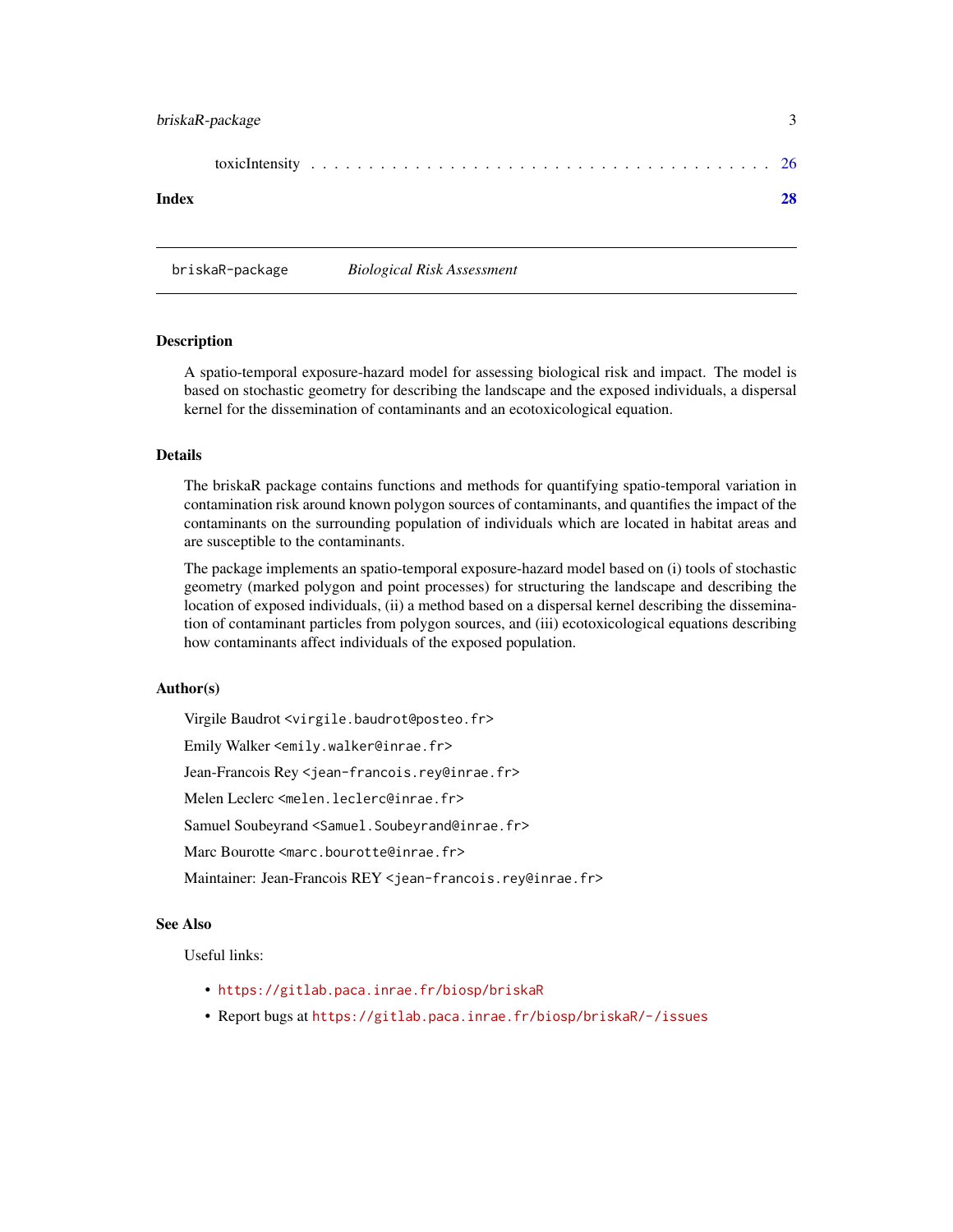<span id="page-3-0"></span>briskaRLoadInternProjection

*Load an internal working projection PROJ.4*

## Description

Will load a projection as internal package working projection

#### Usage

```
briskaRSetInternProjection(proj = LAMBERT_93)
```
## Arguments

proj A character string of projection arguments, must be in the PROJ.4 documentation

| brk addFD |
|-----------|
|-----------|

#### $Functional$  DATA

### Description

Add time series to sf objects

## Usage

```
brk_addFD(sf, key, FUN, ...)
```
brk\_addFD2(sf, keyConstraint, key, FUN, ...)

## Arguments

| sf            | object of class sf. See sf for details.                                                                                                            |
|---------------|----------------------------------------------------------------------------------------------------------------------------------------------------|
| key           | the name of the new column, as strings or symbols                                                                                                  |
| <b>FUN</b>    | the function to be applied to each element of $sf.$ In the case of functions like $+$ ,<br>backquoted or quoted. See lapply functions for details. |
| $\cdots$      | optional arguments to FUN. See lapply functions for details.                                                                                       |
| keyConstraint | character string. The reference of the column to be checked                                                                                        |

## Value

A [sf](#page-0-0) object with addition functional data feature (or feature dynamic).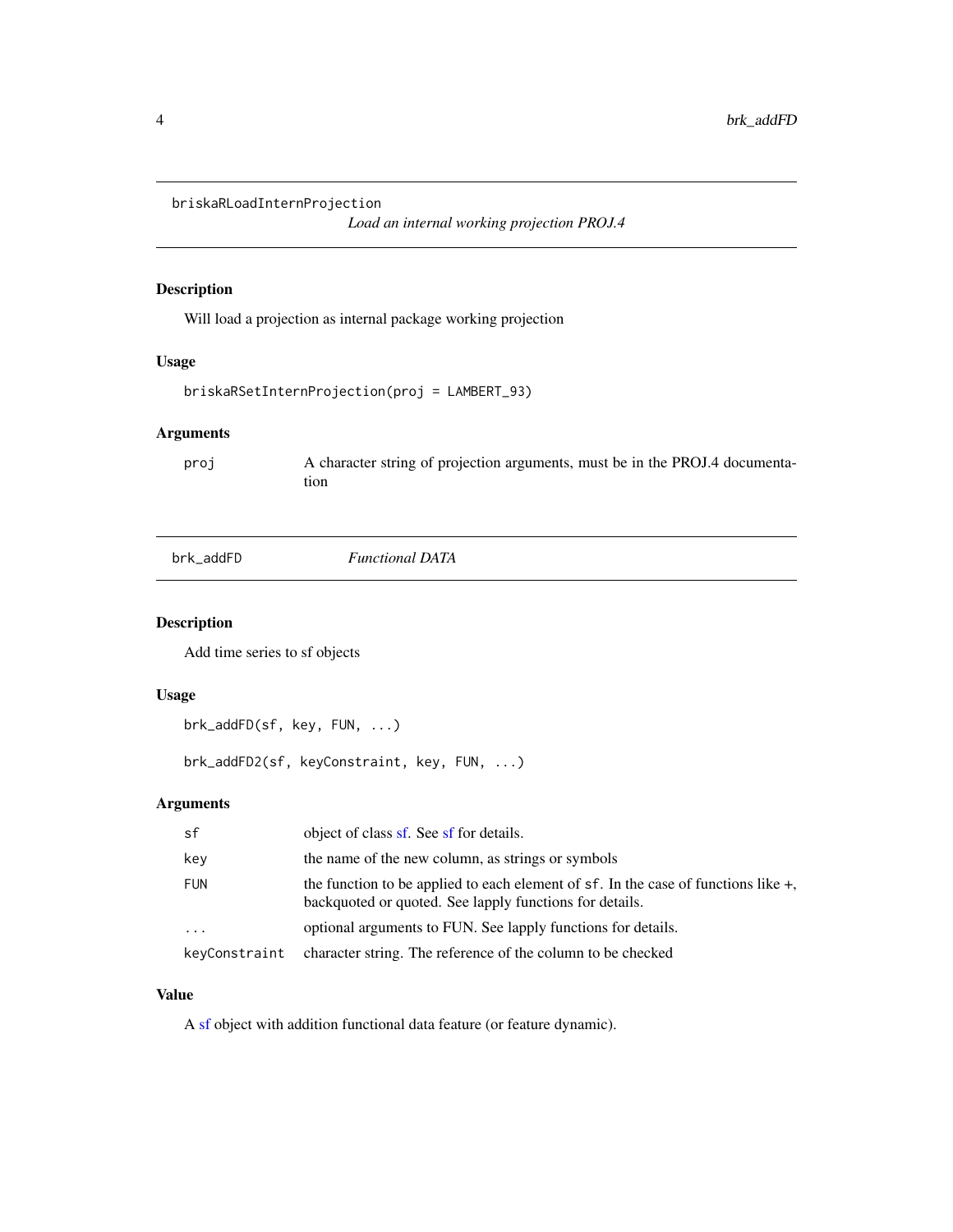<span id="page-4-0"></span>

Function used to filter functional data in [sf](#page-0-0) objects.

### Usage

```
brk_cFilterFD(sf, key, index)
brk_cFilterFD_(sf, key, index)
brk_cFilterFD2(sf, key1, key2, index)
brk_cFilterFD3(sf, key1, key2, key3, index)
```
## Arguments

| .sf   | sf. An object of class sf                              |
|-------|--------------------------------------------------------|
| key   | character string. The name of the column to select     |
| index | integer (or vector). The index of the functional data. |
| key1  | character string. The name of the column to select     |
| key2  | character string. The name of the column to select     |
| key3  | character string. The name of the column to select     |
|       |                                                        |

brk\_dispersal *Compute dispersal*

### Description

Simulate contaminants or individuals frequency over the landscape by two steps: dispersal of elements and local intensity/frequency of elements after dispersal.

```
brk_dispersal(
  object,
  size_raster,
  tolerance_square,
  kernel,
  kernel.options,
  nbr_cores,
  squared_frame
\mathcal{E}
```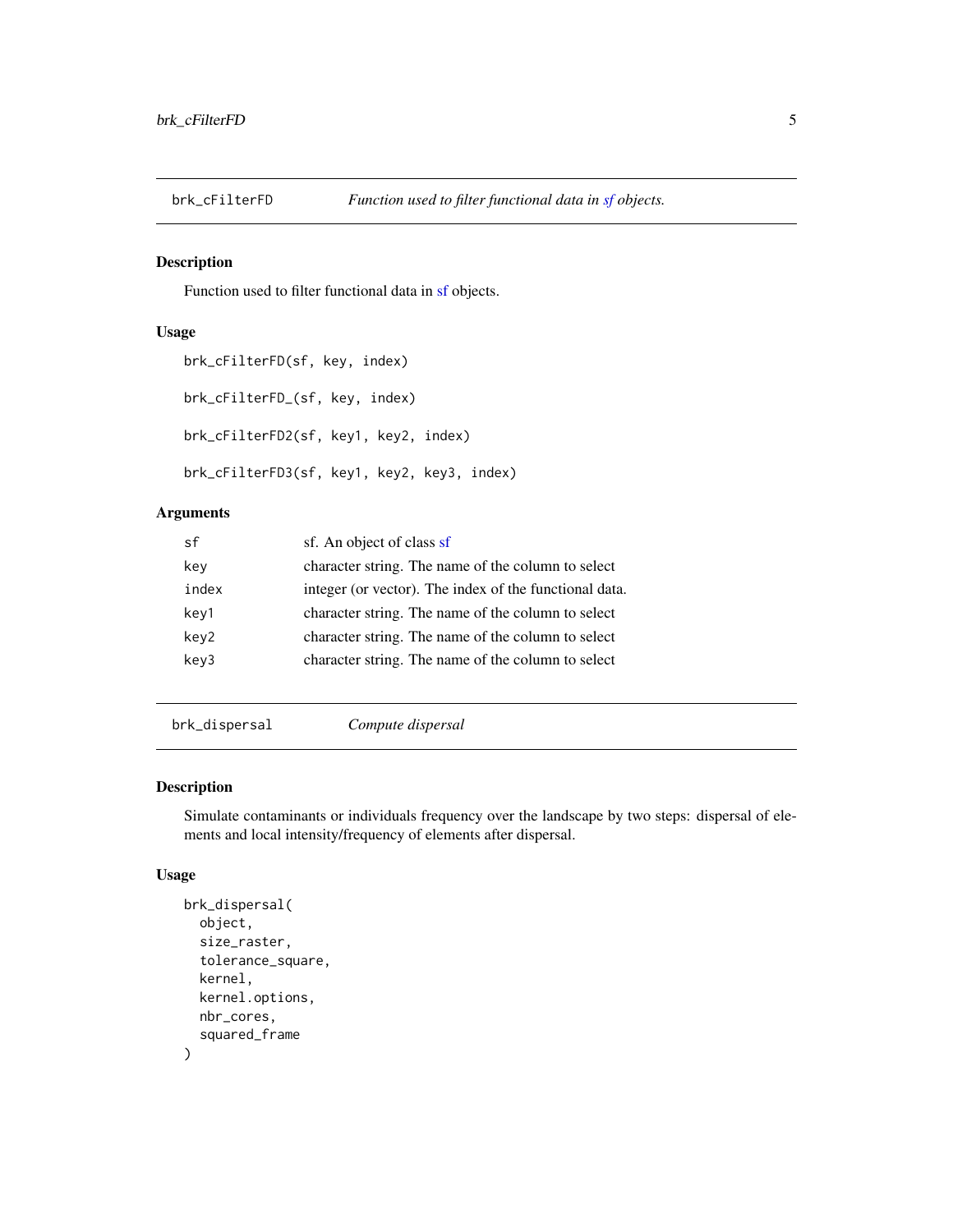#### <span id="page-5-0"></span>Arguments

| object           | sf or patialPolygonsDataFrame. A simple feature of class sf or SpatialPolygons-<br><b>DataFrame</b>                                                                          |
|------------------|------------------------------------------------------------------------------------------------------------------------------------------------------------------------------|
| size_raster      | integer. Raster size (default = $2^{\wedge}10$ )                                                                                                                             |
| tolerance_square |                                                                                                                                                                              |
|                  | numeric. Tolerance rate to test if an sf set is squared                                                                                                                      |
| kernel           | string. Dispersion kernel, function name (default $= NIG$ )                                                                                                                  |
|                  | kernel.options list. Parameters list for the kernel function                                                                                                                 |
| nbr_cores        | integer. Parameters for parallel computing: the number of cores to use, i.e. at<br>most how many child processes will be run simultaneously. Default is 1 (non<br>parallel). |
| squared_frame    | sf. Select the sf to be considered as frame to rasterized. Default is 'NULL', and<br>'object' is used.                                                                       |

#### Details

The dispersal of contaminants or individuals is implemented by rastering the landscape and by computing the convolution between sources emissions and a dispersal kernel.

The dispersion kernel by default is Normal Inverse Gaussian kernel ("NIG" function). Currently, two others are implemented "geometric" (with parameter a) and "2Dt" kernels (with parameters a, b, c1, c2).

brk\_emission *Wrapper function brk\_emission*

#### Description

'brk\_emission' This function simulates emissions. Will simulate emissions shape in source fields of a landscape.

'brk\_emission\_landscape' Simulate sources emission intensity. With: - 'emission' is the quantity of emission per time unit per spatial unit. With other argument, we have: - 'emission = density x intensity = density x production x intensity\_pmf'.  $-$  'density' is the density of the source, so the quantity of source per spatial unit. - 'intensity' is the intensity of the emission for 1 source: that is the quantity of emission per time unit per source. - 'production' is the overall production, the total emission, for one source unit: quantity of emission for the period - 'intensity\_pmf' is the distribution of emission along time. So we have 'intensity = production x intensity\_pmf'.

```
brk_emission(sf, keyTime, key, FUN)
brk_emission_landscape(
  sf,
  timeline = 1:61,
```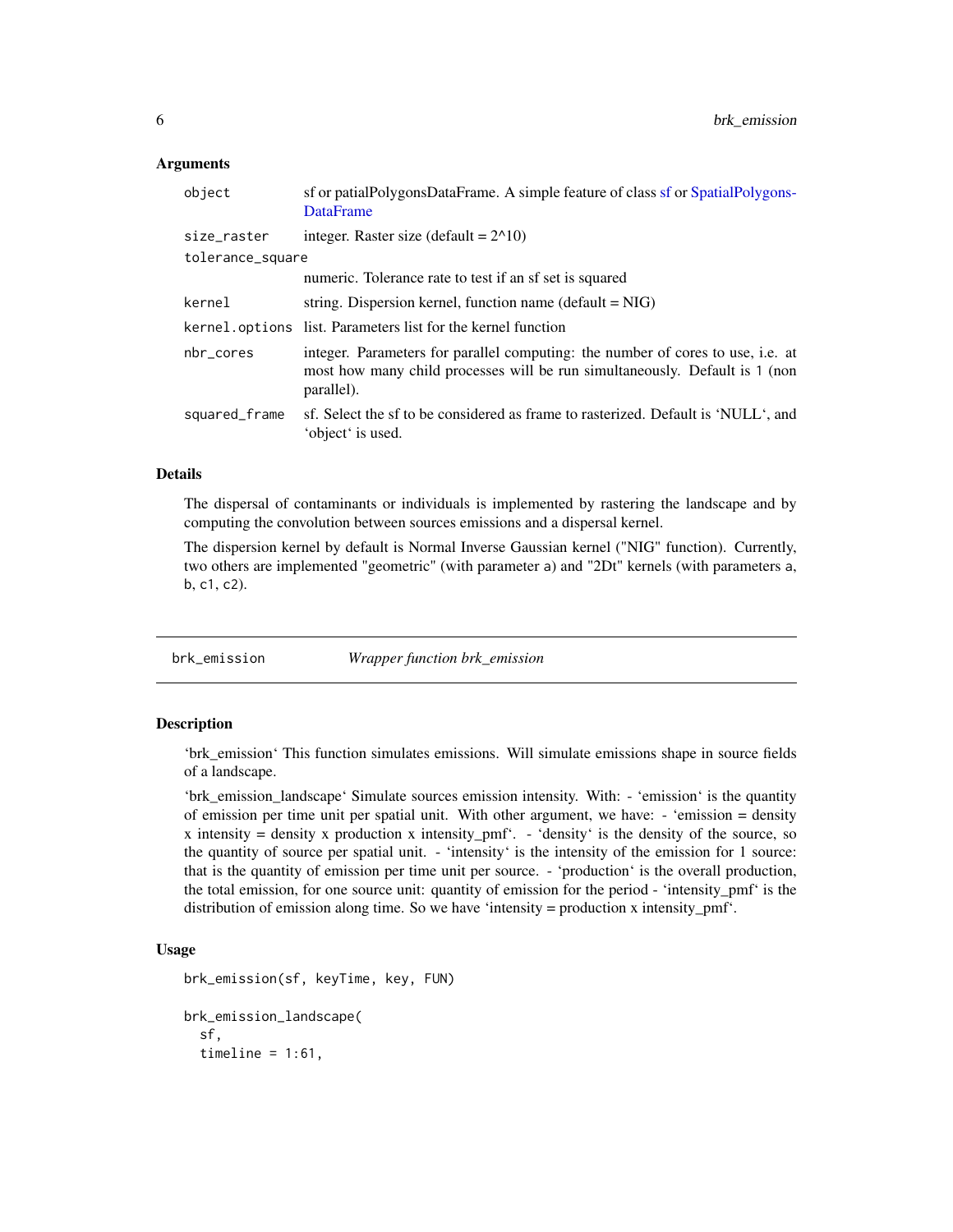# brk\_emission 7

```
emission = NULL,
 density = NULL,
  intensity = NULL,
  intensity_pmf = NULL,
 production = NULL
)
```
## Arguments

| sf            | A sf object                                                                                                                                                                                                                                                                                                                                                              |
|---------------|--------------------------------------------------------------------------------------------------------------------------------------------------------------------------------------------------------------------------------------------------------------------------------------------------------------------------------------------------------------------------|
| keyTime       | character. Name of the column for timeline. Used to check length of vectors in<br>column vector object                                                                                                                                                                                                                                                                   |
| key           | character. Name of the column which is going to be created                                                                                                                                                                                                                                                                                                               |
| <b>FUN</b>    | A function applied on the sf object. See lapply functions for further details as-<br>suming $X = 1$ : nrow(sf), that is $sf[[key]] < -lapply(1:nrow(sf),FW, )$ .                                                                                                                                                                                                         |
| timeline      | Vector of time units (e.g. days) covering all the function                                                                                                                                                                                                                                                                                                               |
| emission      | Vector or Matrix given the quantity of emission per time unit per spatial unit.<br>Length of vector equal the length of the 'timeline' vector (time unit matching).<br>Size of the matrix, 'n,m', is such as the number of row equal the number of<br>sources in 'sf' object, and the number of column equals the length of the 'time-<br>line' vector.                  |
| density       | Scalar or Vector (with length equal to the number of sources in 'sf' object) given<br>the density of the source(s) (e.g. number of plant by squared meter)                                                                                                                                                                                                               |
| intensity     | Vector or Matrix given the quantity of emission per time unit per source. Length<br>of vector equal the length of the 'timeline' vector (time unit matching). Size of<br>the matrix, 'n,m', is such as the number of row equal the number of sources in<br>'sf' object, and the number of column equals the length of the 'timeline'.                                    |
| intensity_pmf | Vector or Matrix given distribution of emission along time (given a probability<br>mass function with time). Length of vector equal the length of the 'timeline'<br>vector (time unit matching). Size of the matrix, 'n,m', is such as the number of<br>row equal the number of sources in 'sf' object, and the number of column equals<br>the length of the 'timeline'. |
| production    | Scalar or Vector (with length equal to the number of sources in 'sf' object) total<br>emission for one source (e.g. total number of grains by plant)                                                                                                                                                                                                                     |

## Details

This function is a wrapper of with and lapply function and is like this: sf[["key"]] <- with(sf, lapply(1:nrow(sf), FUN, ...))

So, all column of sf can be called in FUN

#### Value

A matrix indexed by sources ID (in rows) and by time ( in columns) whose rows give the values of intensity emission (number of grains) for every source.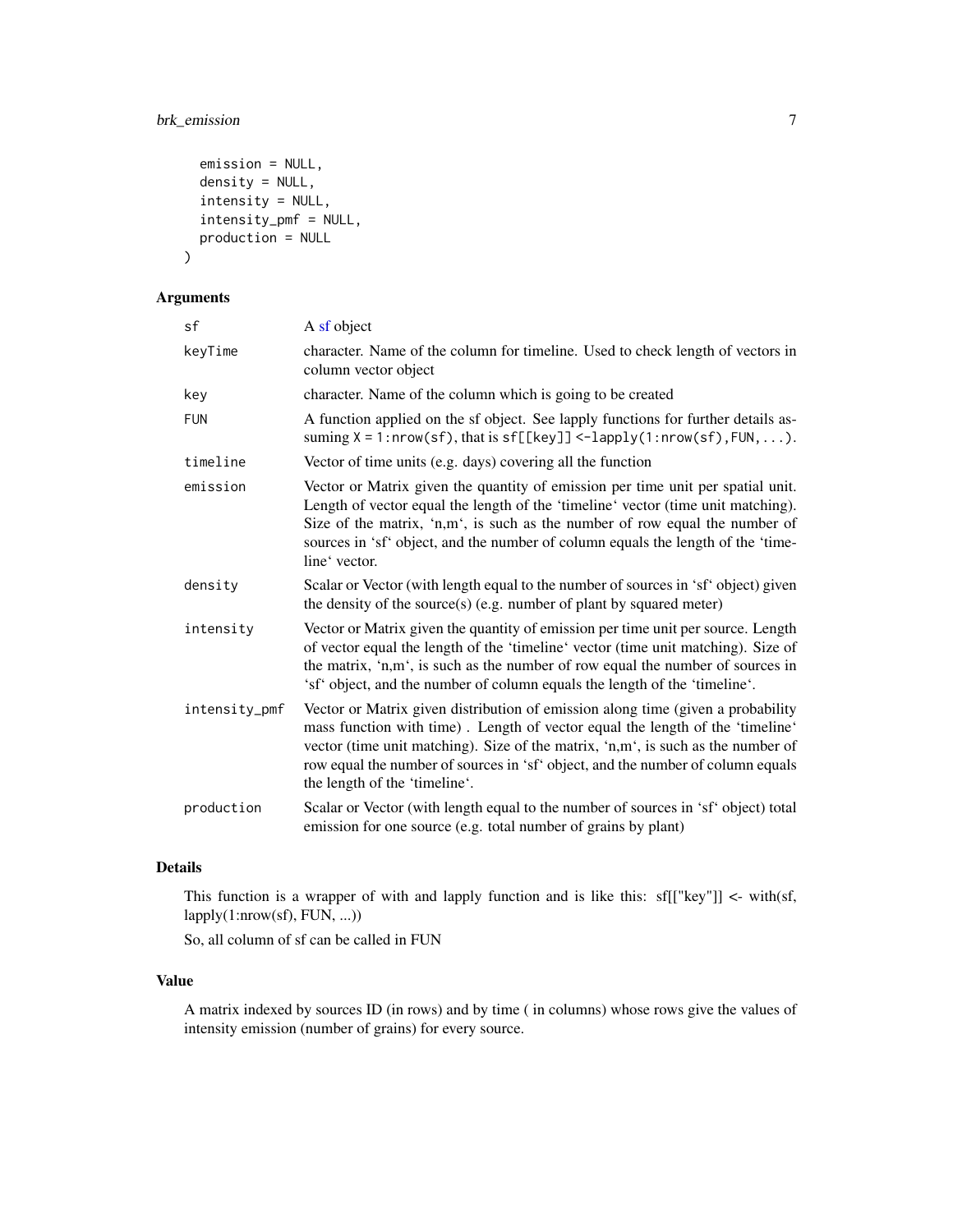<span id="page-7-0"></span>

Compute exposure for a 'RasterStack' class object from package 'raster'

### Usage

```
brk_exposure(
  RasterStack_dispersal,
  sf,
  key,
  keyTime,
  loss,
  beta,
  nbr_cores,
  quiet,
  unit
)
```
### Arguments

RasterStack\_dispersal

|           | RasterStack. An object of classRasterStack (see package raster for details).                                                                         |
|-----------|------------------------------------------------------------------------------------------------------------------------------------------------------|
| sf        | sf. And object of class 'sf' on which exposure is computed from the previous<br>list of raster by patch 'RasterStack_dispersal'. See sf for details. |
| key       | name of the column in 'sf' object providing emission amount                                                                                          |
| keyTime   | name o the column of sf for time                                                                                                                     |
| loss      | numeric. scalar or vector (of the same length as the number the timeline include<br>is argument sf) to apply a loss on exposure cells.               |
| beta      | numeric, toxic adherence parameter between 0 and 1 (default = $0.4$ ).                                                                               |
| nbr_cores | integer. Set the number of cores to used for parallel computing.                                                                                     |
| quiet     | boolean. Set 'TRUE' to remove progress bar.                                                                                                          |
| unit      | default is meter "m". but should be more generic: "any".                                                                                             |

## Details

Local intensity depends of beta and alpha parameters. Beta represents the toxic adherence between [0,1]. Alpha represents a list of parameters of the lost of toxic particules due to covariates (precipitation). There are two configurations to integrate the loss in the function : (i) simulating covariate (simulate=TRUE) or (ii) uploading covariate (simulate=FALSE). The covariate is linked to the loss by a linear regression with paramaters minalpha, maxalpha, covariate\_threshold.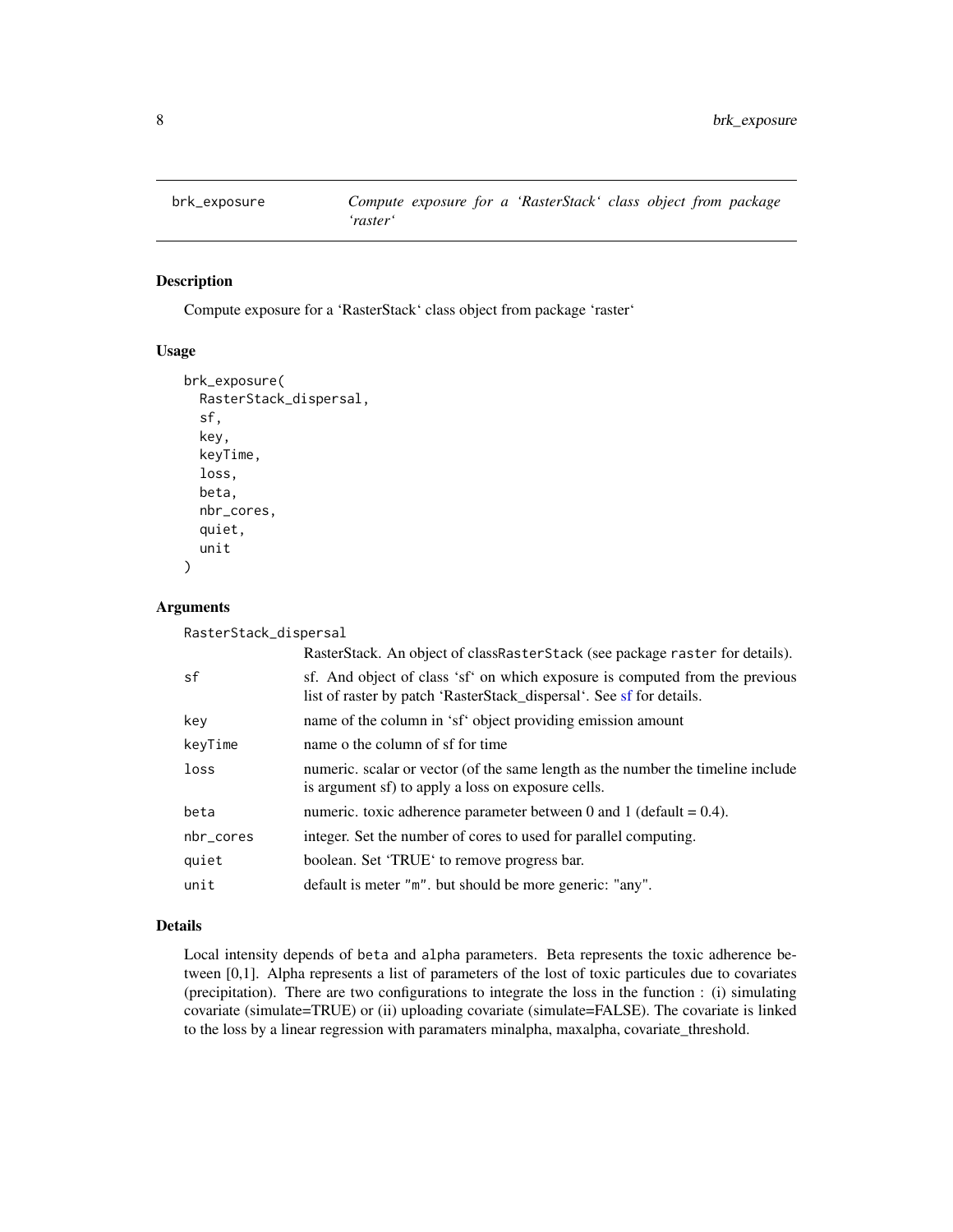<span id="page-8-0"></span>brk\_exposureMatch *Add raster value to element of sf object*

#### Description

Add the raster value(s) of a Raster\* object to element of sf object.

#### Usage

```
brk_exposureMatch(
  stackRaster_exposure,
  sf,
  stackTimeline,
  keyTime = "TIMELINE",
  key = "EXPOSURE"
\mathcal{L}
```
## Arguments

| stackRaster_exposure |                                                                                                                                             |
|----------------------|---------------------------------------------------------------------------------------------------------------------------------------------|
|                      | The Raster* object                                                                                                                          |
| sf                   | the sf object                                                                                                                               |
| stackTimeline        | sequence with matching to elements of RasterStack (length of stackTimeline<br>must be the same as length of a list of stackRaster_exposure) |
| keyTime              | name of the column to match exposure timeline from stackRaster_exposure                                                                     |
| key                  | name of the new column                                                                                                                      |

brk\_FDtoDF *Convert list.column data.frame into scalar.column data.frame*

# Description

Convert data.frame with 2 column.list into data.frame with only column.scalar

```
brk_FDtoDF_(sf, key1, key2, id = NULL)
brk_FDtoDF(sf, key1, key2, id = NULL, keep = NULL)
brk_FDtoDF_STICK(sf, key1, keep)
```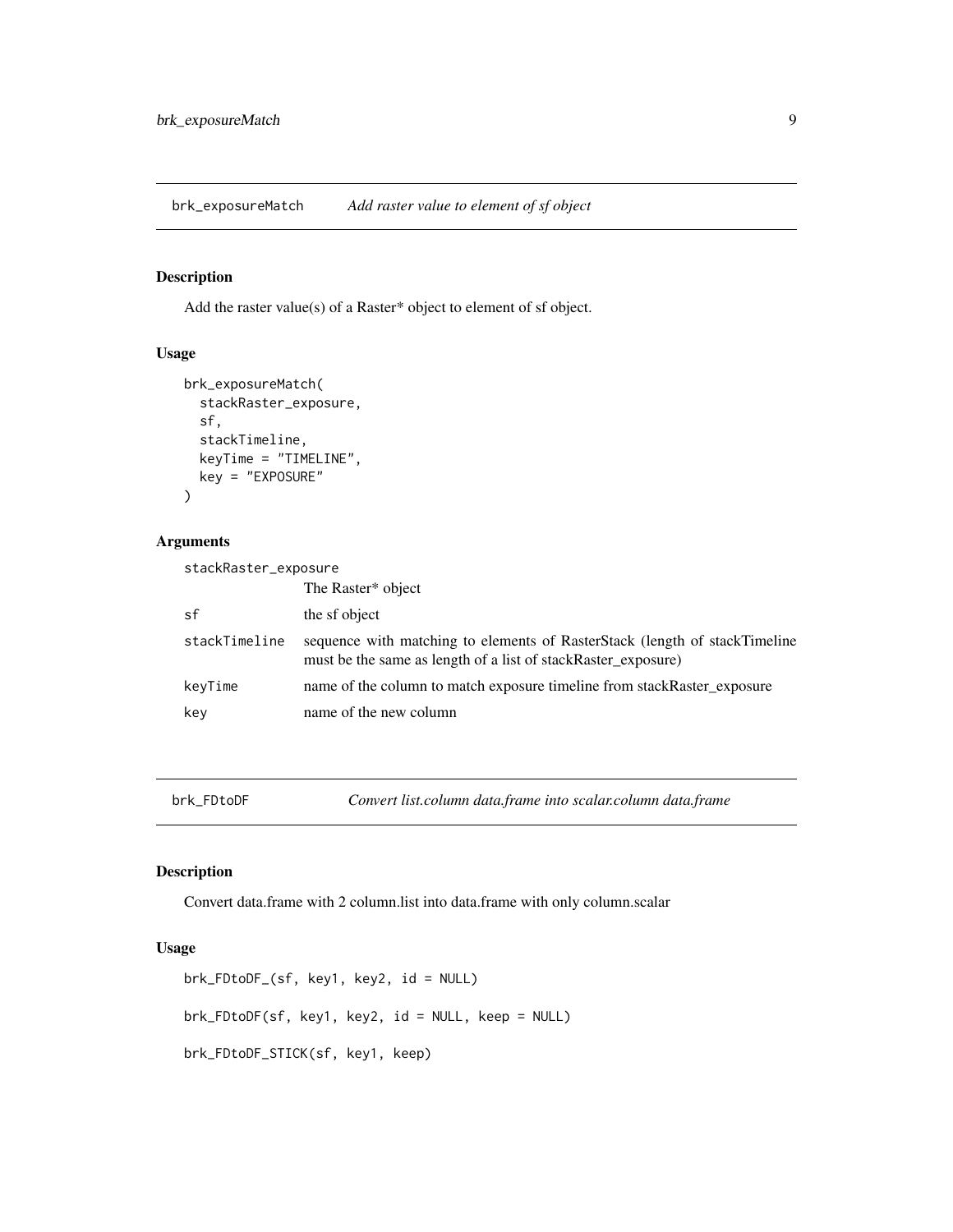## <span id="page-9-0"></span>Arguments

| sf   | sf. An object of class sf                                                                              |
|------|--------------------------------------------------------------------------------------------------------|
| key1 | character string. The name of the column to select                                                     |
| key2 | icharacter string. The name of the column to select                                                    |
| id   | name of the replicate for the id. As to be of the same length as the number of<br>row of the sf object |
| keep | vector of column name to keep                                                                          |

brk\_findIndexFD *find index*

# Description

find index

## Usage

brk\_findIndexFD(sf, key, value)

### Arguments

| .sf   | An object of class sf                                               |
|-------|---------------------------------------------------------------------|
| kev   | character string, name of the column to select                      |
| value | value of the element to return index from the column defined by key |

## Value

vector if not all index are equal. scalar if all equal.

| brk_newPoints | Simulate new points on a specific sf object |  |  |
|---------------|---------------------------------------------|--|--|
|               |                                             |  |  |

# Description

Simulate new points on a specific [sf](#page-0-0) object. See [st\\_sample](#page-0-0) for details.

# Usage

brk\_newPoints(sf, size = 100)

| sf   | object of class sf or sfc                                                          |
|------|------------------------------------------------------------------------------------|
| size | sample size(s) requested; either total size, or a numeric vector with sample sizes |
|      | for each feature geometry. When sampling polygons, the returned sampling size      |
|      | may differ from the requested size, as the bounding box is sampled, and sampled    |
|      | points intersecting the polygon are returned.                                      |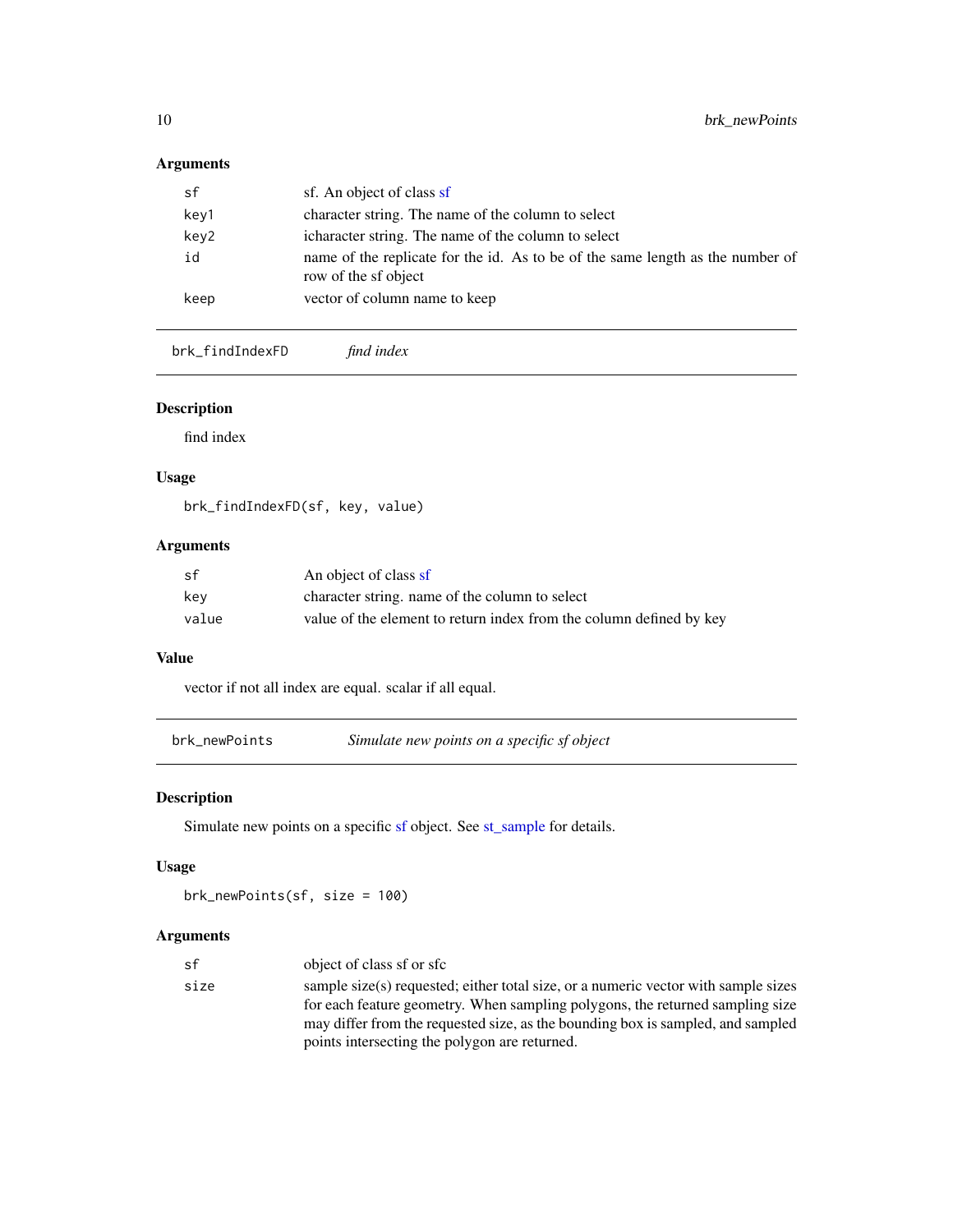<span id="page-10-0"></span>brk\_rbindLStoDF *Combine list of data.frame by Rows*

# Description

Function used to filter functional data in [sf](#page-0-0) objects.

### Usage

```
brk_rbindLStoDF(ls, id = NULL)
```
## Arguments

| ls | A list of data frame                                             |
|----|------------------------------------------------------------------|
| id | id to provide to each data.frame. Must be the length of the list |

#### Value

Return a data.frame

| brk_sampling | Sampling based on distribution provided by Raster* object over a sf |
|--------------|---------------------------------------------------------------------|
|              | object                                                              |

### Description

Sampling based on distribution provided by Raster\* object (does not have to be summed to one) over an sf object used as mask

#### Usage

```
brk_sampling(rasterStack, sf, sizeSite = 1)
```

| rasterStack | Raster* object (RasterLayer or RasterStack)                                                                                        |
|-------------|------------------------------------------------------------------------------------------------------------------------------------|
| sf          | An sf object                                                                                                                       |
| sizeSite    | scalar or vector of the number of individual to sample per site. Default is 1. If<br>vector, as to be the length of Raster* object |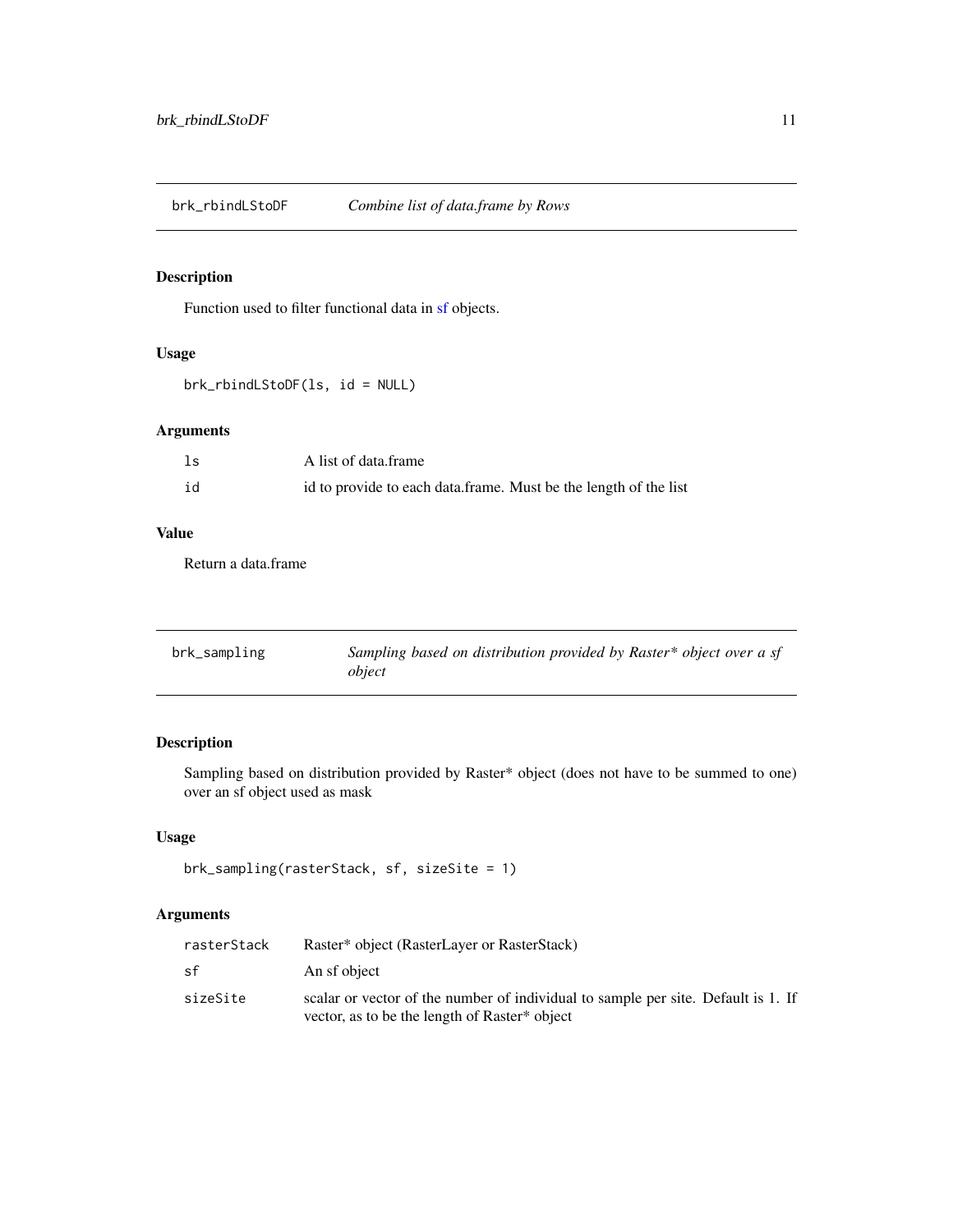<span id="page-11-0"></span>

Add column with sequence for each row to a [sf](#page-0-0) object

#### Usage

brk\_timeline(sf, key, from, to, by)

#### Arguments

| sf   | object of class sf or sfc                                                                                    |
|------|--------------------------------------------------------------------------------------------------------------|
| key  | a character string used as name of the new column                                                            |
| from | the starting value of the sequence. Of length 1 unless just from is supplied as an<br>unnamed argument.      |
| to   | the end (maximal) value of the sequence. Of length 1 unless just from is supplied<br>as an unnamed argument. |
| by   | number: increment of the sequence.                                                                           |

brk\_toxFun *Functions for Toxicokinetic-Toxidynamic (TKTD) models*

#### Description

Functions for Toxicokinetic-Toxidynamic (TKTD) models ODE solver applied to IT-GUTS model ODE solver applied to SD-GUTS model

#### Usage

brk\_toxFun\_damage1(exposure, kin, kout)

brk\_toxFun\_survival1(damage, alpha1, alpha2, alpha3)

brk\_toxFun\_survival2(damage, LC50, slope)

brk\_survIT(time, Cw, listParameters)

brk\_survSD(time, Cw, listParameters)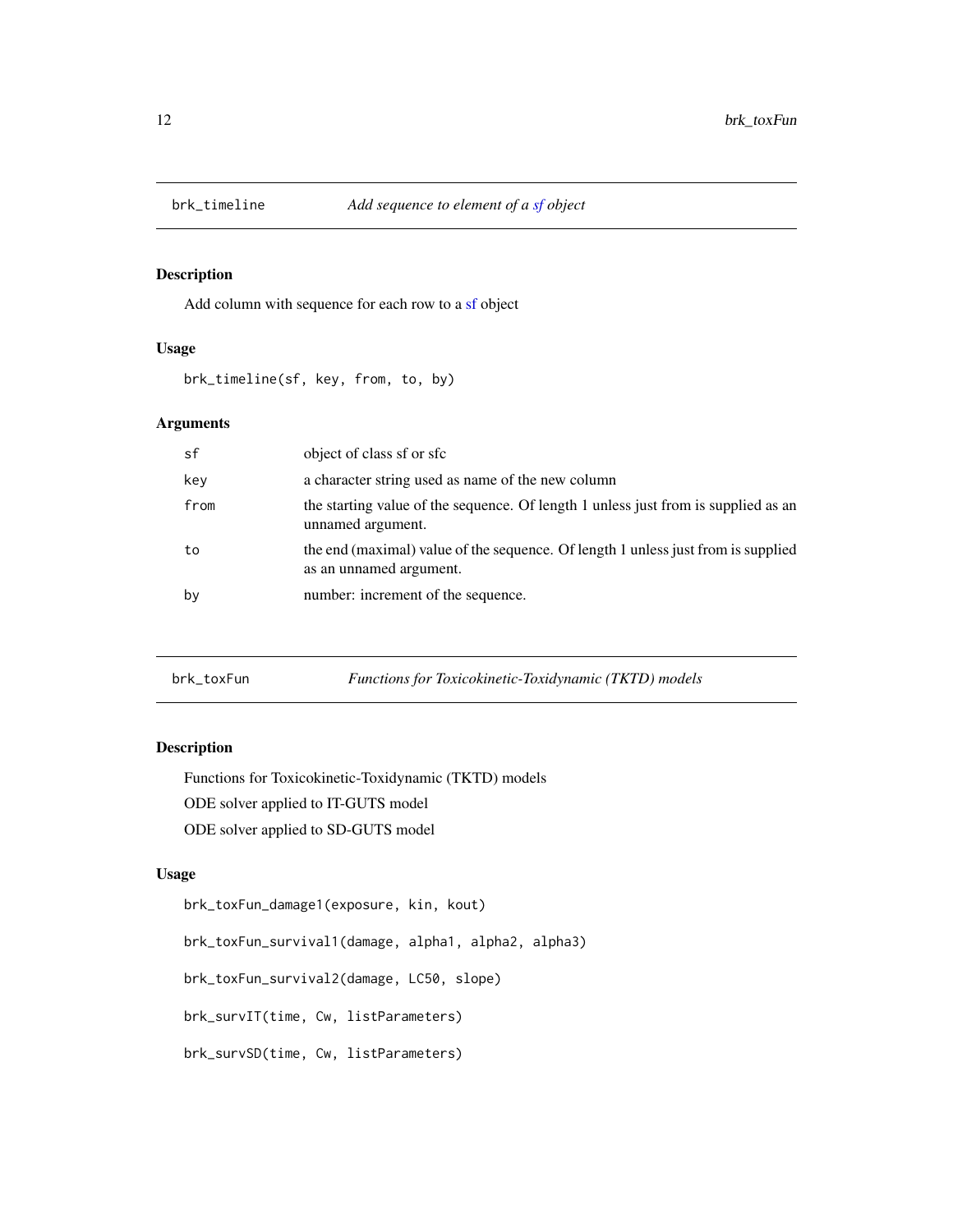#### <span id="page-12-0"></span>Arguments

| exposure | exposure level of individual                                                   |
|----------|--------------------------------------------------------------------------------|
| kin      | parameter describing the intake rate of the element                            |
| kout     | parameter describing the excretion rate of the element                         |
| damage   | damage level on which the survival model is going to be applied                |
| alpha1   | parameter describing the natural background death mortality rate               |
| alpha2   | parameter describing the killing rate of the element on individual             |
| alpha3   | exponential parameter describing the killing rate of the element on individual |
| LC50     | parameter describing the lethal concentration for 50% of the population        |
| slope    | parameter describing the slope of the curve                                    |
| time     | vector of time of the exposure profile                                         |
| Cw       | vector of concentration of the exposure profile                                |
|          | listParameters A list of parameter for the SD model                            |

create\_pollen\_sources *Pollen sources emission simulation*

#### Description

Simulate pollen sources emission for maize crop. The proportion of plants emitting pollen per day (during 12 days) was observed by Frédérique Angevin (Angevin et al. 2008).

#### Usage

```
create_pollen_sources(
  sf,
  timeline = 1:61,
  density = runif(1, 7, 11),
  pollen = rgamma(1, shape = 1.6, scale = 1/(2 * 10^2 - 7))\mathcal{L}
```

```
create.pollen.sources()
```
### Arguments

| sf       | A sf object defining sources fields                                                                                                                      |  |
|----------|----------------------------------------------------------------------------------------------------------------------------------------------------------|--|
| timeline | Vector of interger. Time units (e.g. days) including the pollen emission (for<br>simulation, default is time max). Minimal value is a vector of 12 days. |  |
| density  | Plant density (number of plant by squared meter)                                                                                                         |  |
| pollen   | Pollen production (number of grains by plant)                                                                                                            |  |

#### Value

A matrix indexed by sources ID (in rows) and by time ( in columns) whose rows give the values of pollen emission (number of grains) for every source.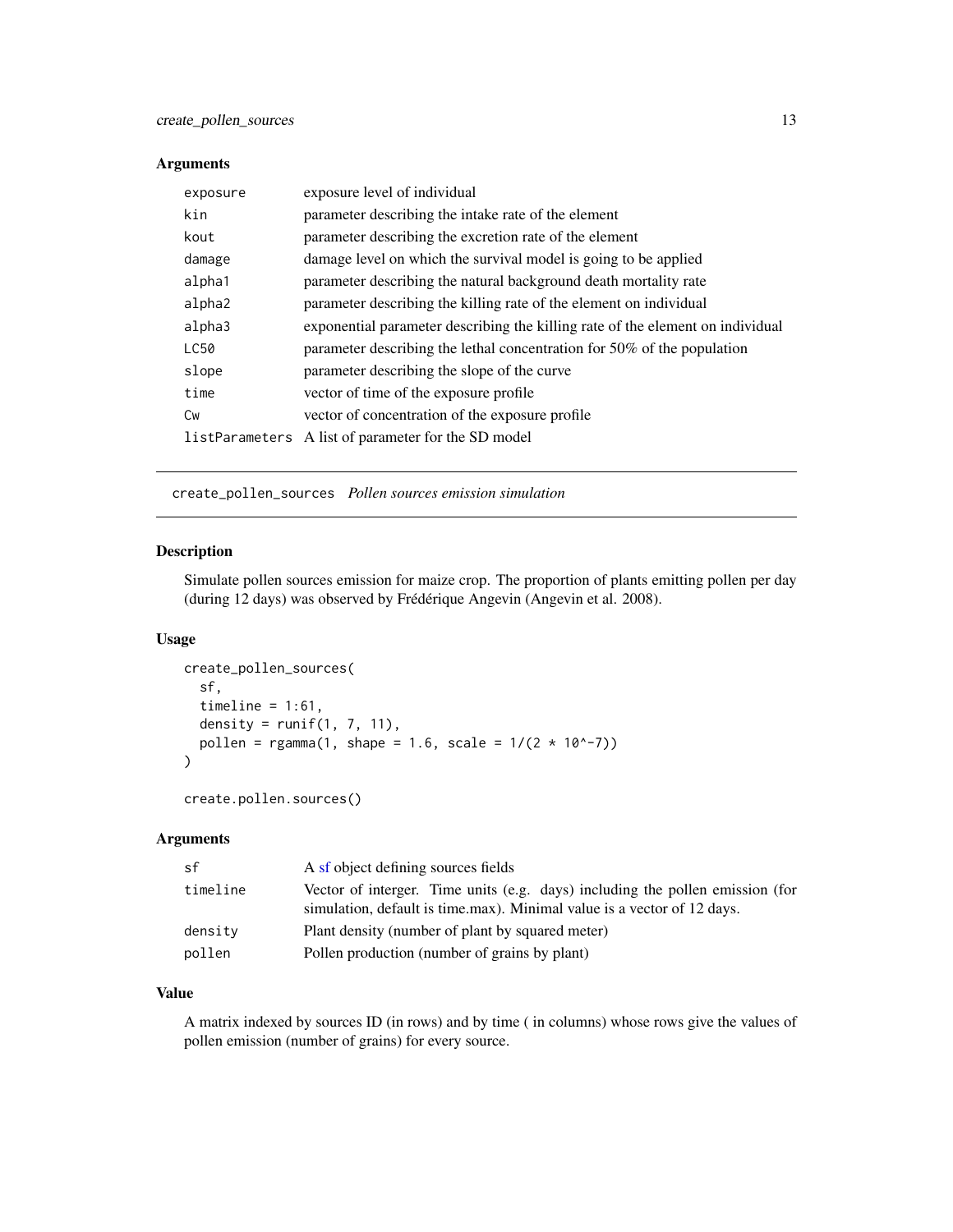<span id="page-13-0"></span>

Data set included in the package

### Usage

data(maize\_65)

data(sfMaize65)

data(maize.emitted\_pollen)

data(maize.proportion\_pollen)

data(Hofmann\_2009)

data(Lang\_2004)

data(Precipitation)

data(temperatureGermany)

data(df\_precipitation)

| A SpatialPolygonsDataFrame of class SpatialPolygonsDataFrame defining a patchy<br>landscape |
|---------------------------------------------------------------------------------------------|
| A set of MULTIPOLYGON of class sf defining a patchy landscape                               |
| maize.emitted_pollen                                                                        |
| A data frame of pollen emission                                                             |
| maize.proportion_pollen                                                                     |
| A data frame of pollen proportion                                                           |
| A data frame of pollen emission                                                             |
| A data frame of pollen emission                                                             |
| data.frame of daily Precipitation from 01/01/2003 to 31/12/2013                             |
| temperatureGermany                                                                          |
| A data.frame of temperature over a year in south and north of germany                       |
| df_precipitation                                                                            |
| A data.frame of daily Precipitation from 01/01/2003 to 31/12/2013                           |
|                                                                                             |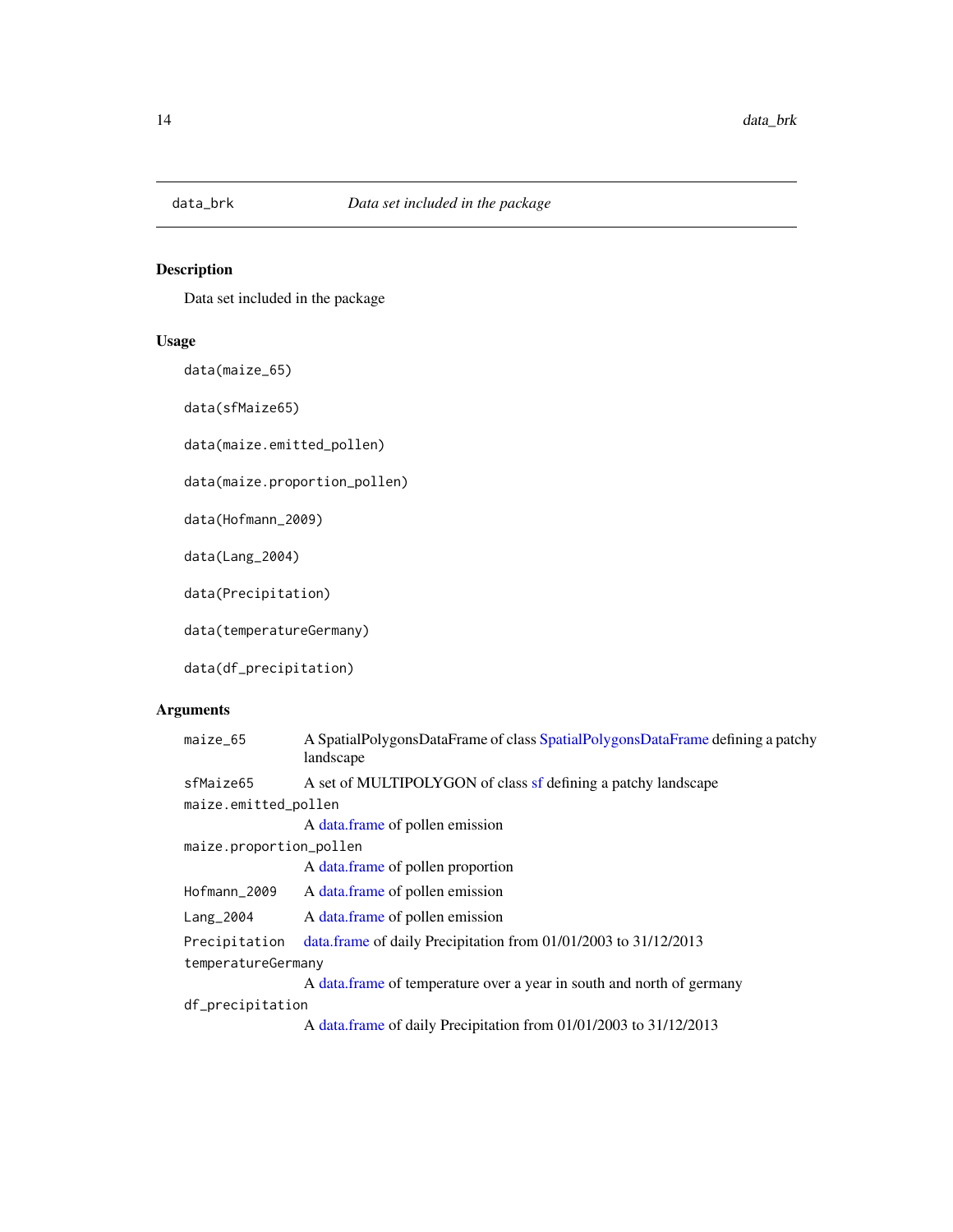<span id="page-14-0"></span>GetInternProjection *Get the internal working projection PROJ.4*

## Description

Will print and return the internal projection of briskaR package

## Usage

briskaRGetInternProjection()

is\_square\_sf *Test if an [sf](#page-0-0) is a square*

### Description

Test if an sf is a square, with tolerance. Default is 5

#### Usage

is\_square\_sf(.sf, tolerance = 0.05)

## Arguments

.sf and object of class [sf](#page-0-0) tolerance tolerance rate between both square side length

LAMBERT\_93 *LAMBERT\_93*

### Description

SIG projection Lambert\_93 references "+init=epsg:2154" PROJ.4

## Usage

LAMBERT\_93

## Format

An object of class character of length 1.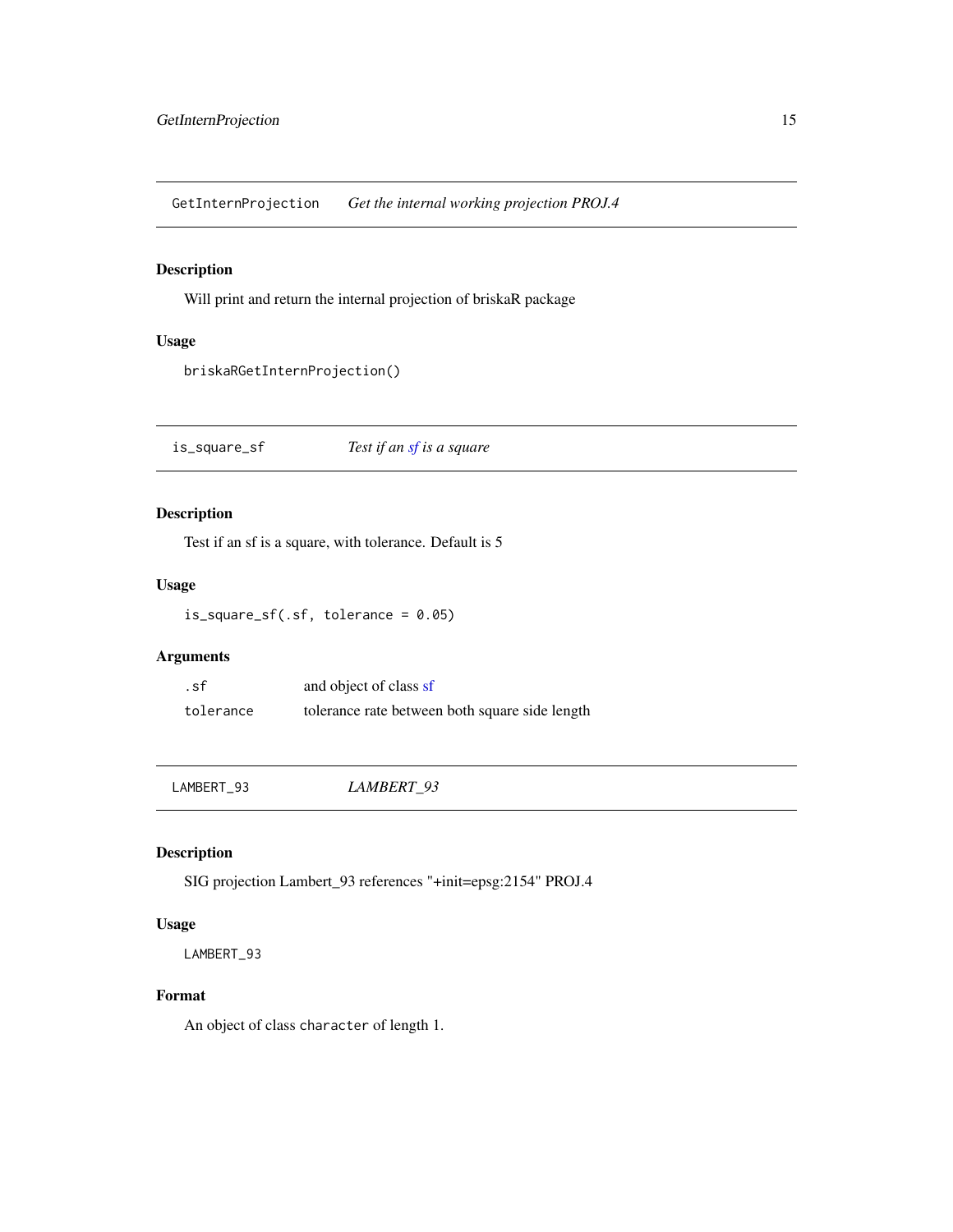<span id="page-15-0"></span>

Wrapper function to create an individuals object using [sf](#page-0-0) or [SpatialPoints](#page-0-0) and data.frame.

The SpatialPoints object and the data.frame have to contain the same number of coordinates and rows.

#### Usage

loadIndividuals(sf, data, timeline)

### Arguments

| sf       | a sf object                                                                                                                                           |
|----------|-------------------------------------------------------------------------------------------------------------------------------------------------------|
| data     | a data frame containing individuals attributes. Rows numbers as individuals ID,<br>columns names as dob (date of birth) life duration toxic threshold |
| timeline | Vector of the time line                                                                                                                               |

#### Value

an Individuals object

loadLandscape *Wrapper function : loadLandscape*

#### Description

Wrapper function to create a Landscape object using SpatialPolygons and dataframe. The SpatialPolygons object and the data.frame have to contain the same number of polygons and row (row ID is polygons ID).

### Usage

loadLandscape(sp, data)

| sp   | a Spatial Polygons object designing the landscape                                    |
|------|--------------------------------------------------------------------------------------|
| data | a data frame containing fields (polygons) information. Row names as fields ID,       |
|      | column names as sources   neutral   receptors (for a given field, the value is 1 for |
|      | the type of the field (source or neutral or receptor), otherwise 0).                 |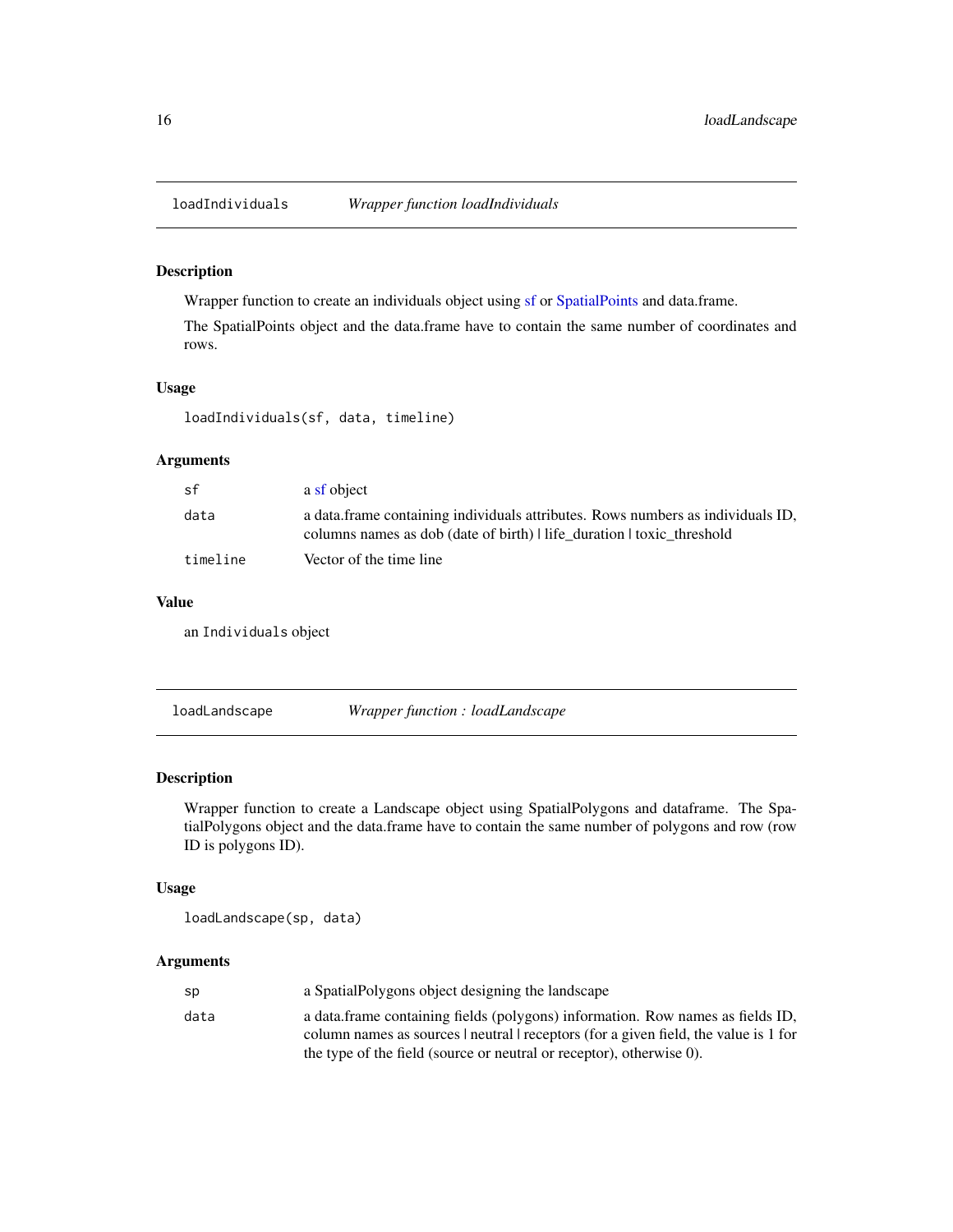#### <span id="page-16-0"></span>loadLandscapeSIG 17

## Value

A [SpatialPolygonsDataFrame](#page-0-0) object

## Examples

```
data(maize_65)
maize_data <- maize_65@data
maize_sp_only <- maize_65 ; maize_sp_only@data = data.frame(remove = rep(0,nrow(maize_65@data)))
load_landscape <- loadLandscape(maize_sp_only, maize_data)
```
loadLandscapeSIG *Create a Landscape object from SIG shapefile file*

#### Description

Create a Landscape object from SIG shapefile. Shapefile has to contain a SpatialPolygonsDataFrame. Data in the data frame contain fields (polygons) information. Row names as fields ID, cols names as sources | neutral | receptors (for a given field, the value is 1 for the type of the field (source or neutral or receptor), otherwise 0).

#### Usage

loadLandscapeSIG(dsn, layer, format = TRUE)

#### Arguments

| dsn    | folder path to the source files                      |
|--------|------------------------------------------------------|
| laver  | file name without extension                          |
| format | only load data needed Landscpae-class (default TRUE) |

#### Value

A [SpatialPolygonsDataFrame](#page-0-0) object

## Examples

```
## Not run:
land <- loadLandscapeSIG("/path/to/directory/","fileName")
plot(land)
```
## End(Not run)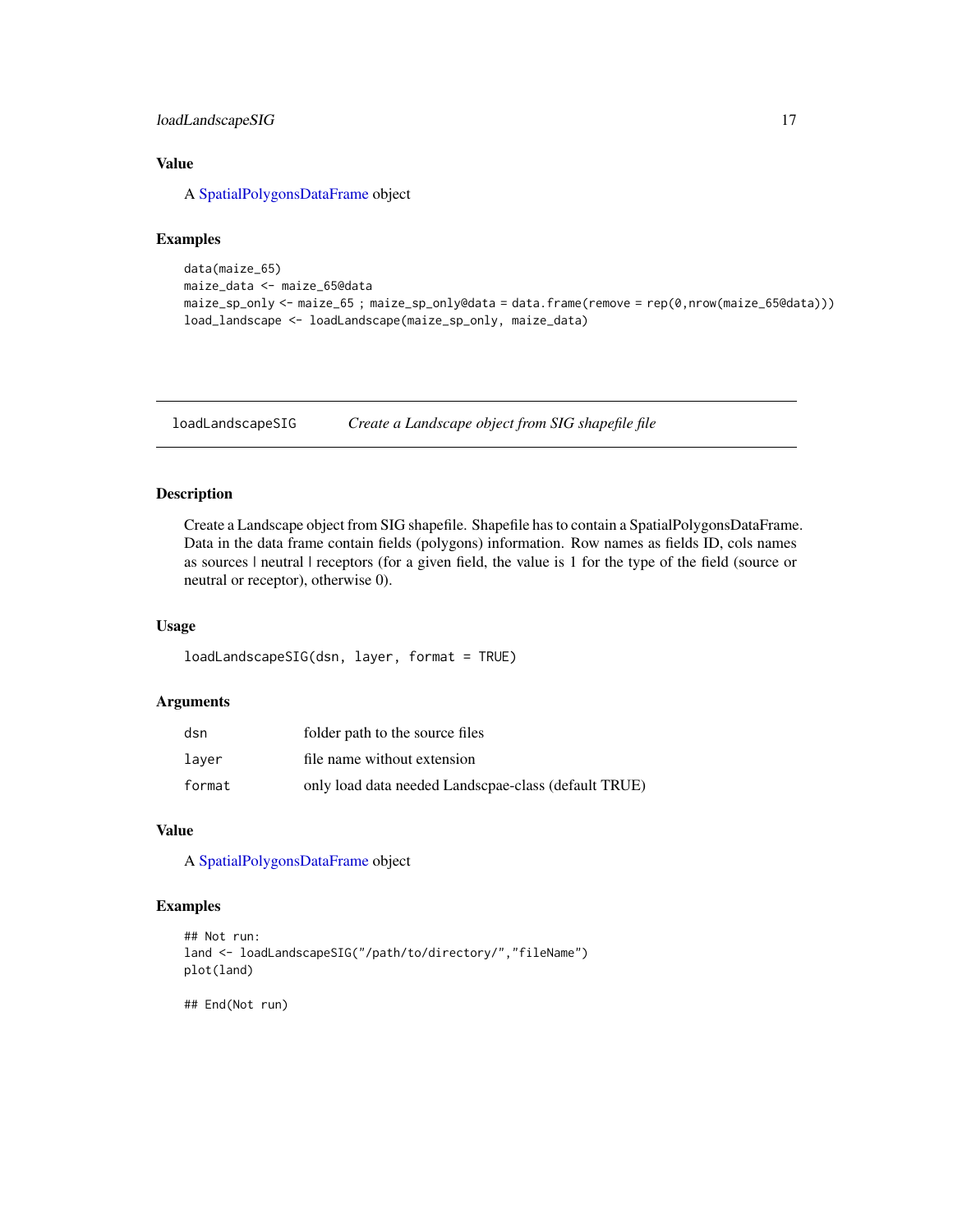<span id="page-17-0"></span>

Loss precipitation function from a set of function implemented in earlier version of briskaR

#### Usage

```
loss_precipitation(
  starttime = "16/07",
  endtime = "14/07",
 alpha = list(minalpha = 0.1, maxalpha = 0.95, covariate_threshold = 30, simulate =
    TRUE, covariate = NULL)
)
```
#### Arguments

| starttime | data of begining of simultation |
|-----------|---------------------------------|
| endtime   | data of end of simultation      |
| alpha     | list of parameter               |

saveIntoFile *Save Particles Dispersion 3D Array to tiff file*

#### Description

Save into tiff file particles dispersion 3D array from toxicIntensity. The output is a RasterStack with a layer per time unit with projection set to CRS="+proj=longlat +datum=WGS84"

```
saveIntoFile(
 objectL,
 objectT,
  filename = "ParticlesDispersion.tif",
 format = "GTiff",
  overwrite = TRUE
)
```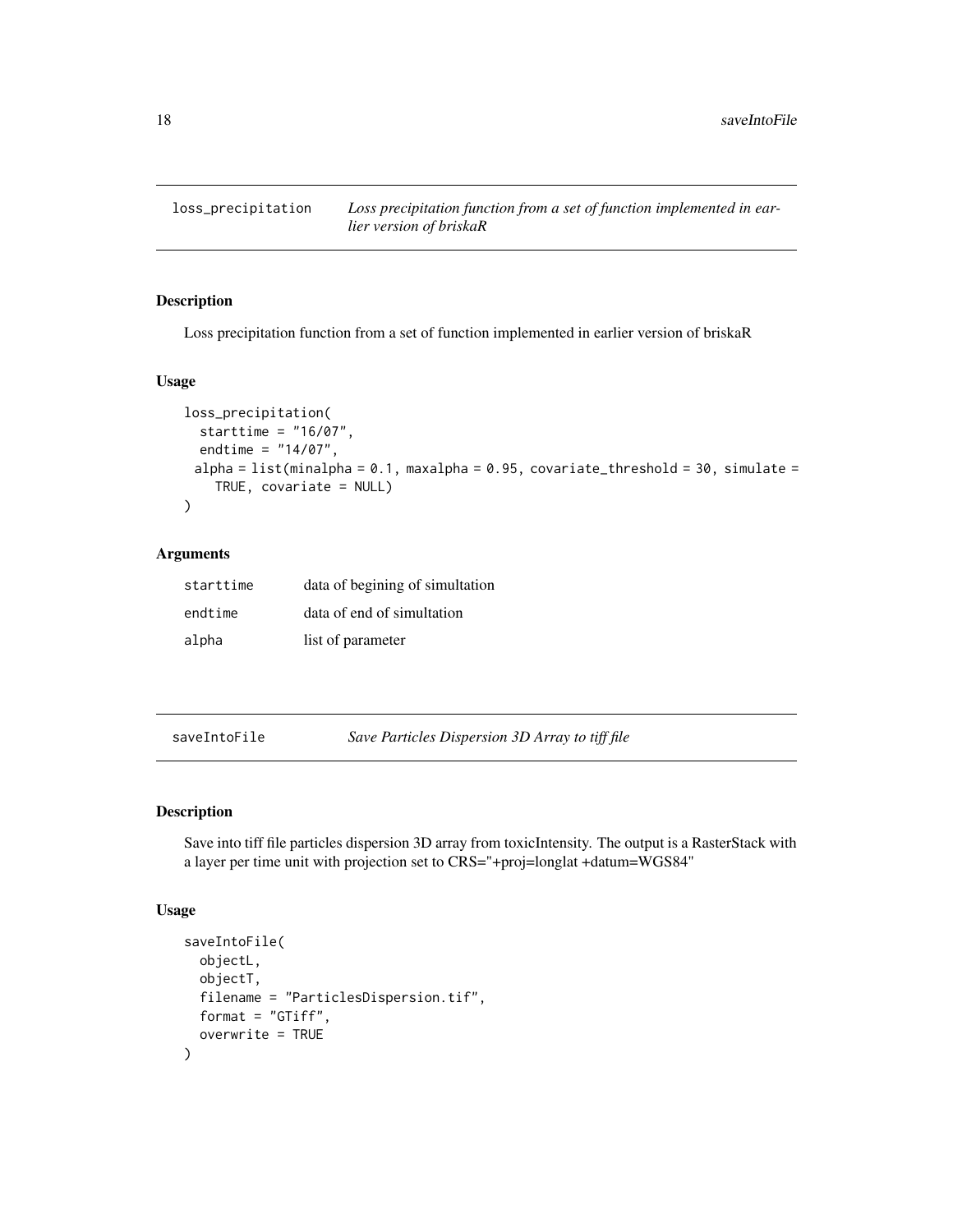### <span id="page-18-0"></span>simul.precipitation 19

#### Arguments

| objectL   | a Landscape object                                                           |
|-----------|------------------------------------------------------------------------------|
| objectT   | a 3D array particles dispersion indexed by time (output from toxicIntensity) |
| filename  | output file name (default "ParticlesDispersion.tif")                         |
| format    | output format (default=GTiff)                                                |
| overwrite | if TRUE overwrite file (default TRUE)                                        |

#### Value

a RasterStack object

#### Examples

```
## Not run:
data(maize_65)
ti <- toxicIntensity(maize.landscape,maize.emitted_pollen)
saveIntoFile(maize.landscape,ti,filename="ParticlesDispersion.tiff",format="GTiff",overwrite=T)
```
## End(Not run)

simul.precipitation *Simulate precipitation between two dates*

#### Description

Will evaluate parameters from data and simulate precipitation between the two dates.

## Usage

```
simul.precipitation(starttime = "15/07", endtime = "15/09", data = NULL)
```
#### Arguments

| starttime | *string*. Date shape: "mm/yy" |
|-----------|-------------------------------|
| endtime   | *string*. Date shape: "mm/yy" |
| data      | *data.frame*. default is NULL |

#### Value

an array of length of the period between the two dates included

## Author(s)

Jean-Francois Rey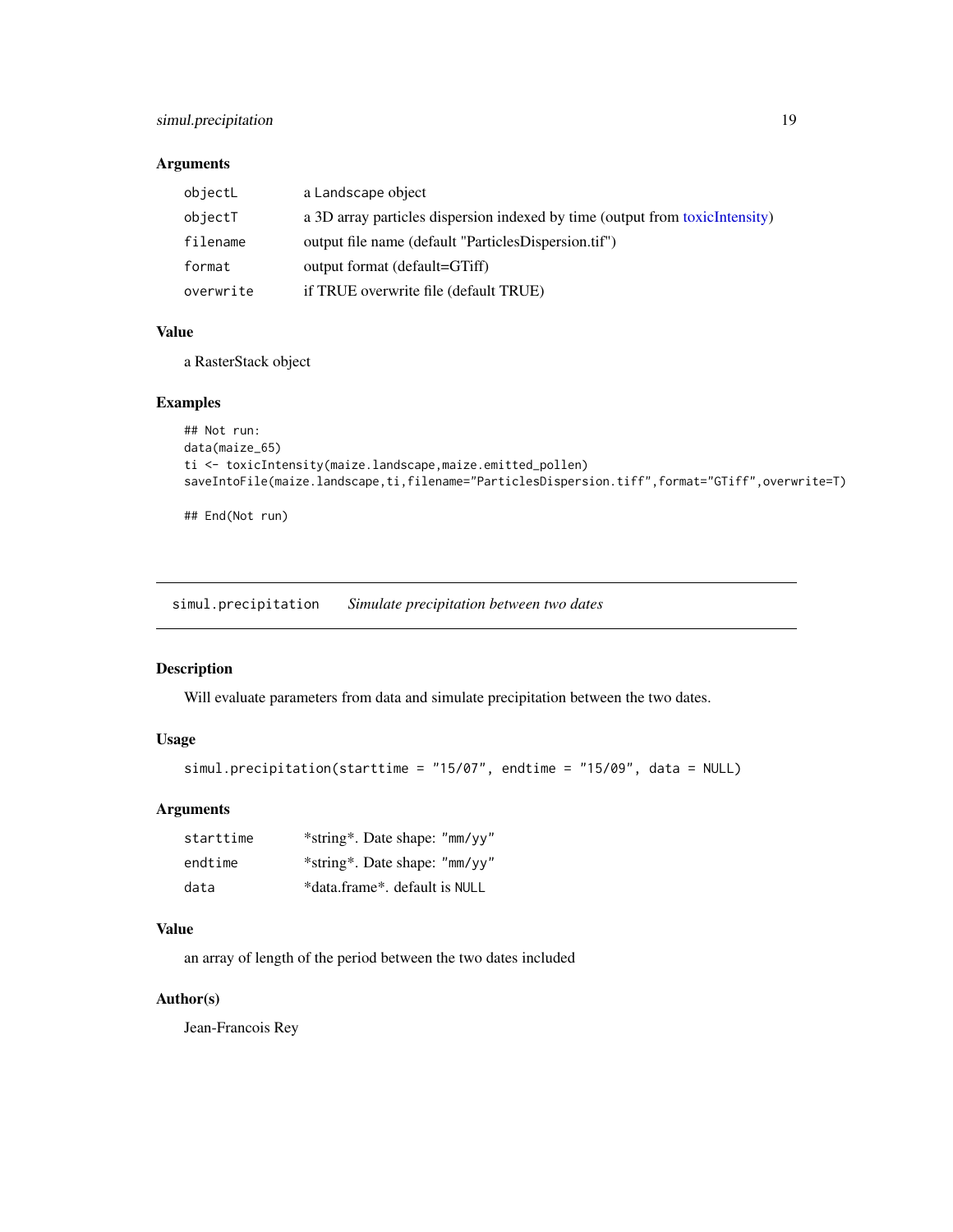<span id="page-19-0"></span>simulateIndividuals *Wrapper function SimulateIndividuals*

# Description

This function simulates individuals as an Individuals object.

Will simulate n individuals in receptors fields of a landscape.

#### Usage

```
simulateIndividuals(
  sf,
  size = 100,timeline = 1:61,
  dob,
 life_duration,
  toxic_threshold
)
```
#### Arguments

| sf              | A sf object                                                                               |
|-----------------|-------------------------------------------------------------------------------------------|
| size            | Number of individuals to simulate                                                         |
| timeline        | Vector of the time line                                                                   |
| dob             | A vector for the Date Of Birth of each individual between min and max of the<br>timeline. |
| life_duration   | A vector for the life duration of each individual                                         |
| toxic_threshold |                                                                                           |
|                 | A vector for the internal toxic threshold value leading to death for each individ-<br>ual |

#### Details

The Individuals object output includes for each individual the coordinates, the date of birth, the life duration, the toxic threshold and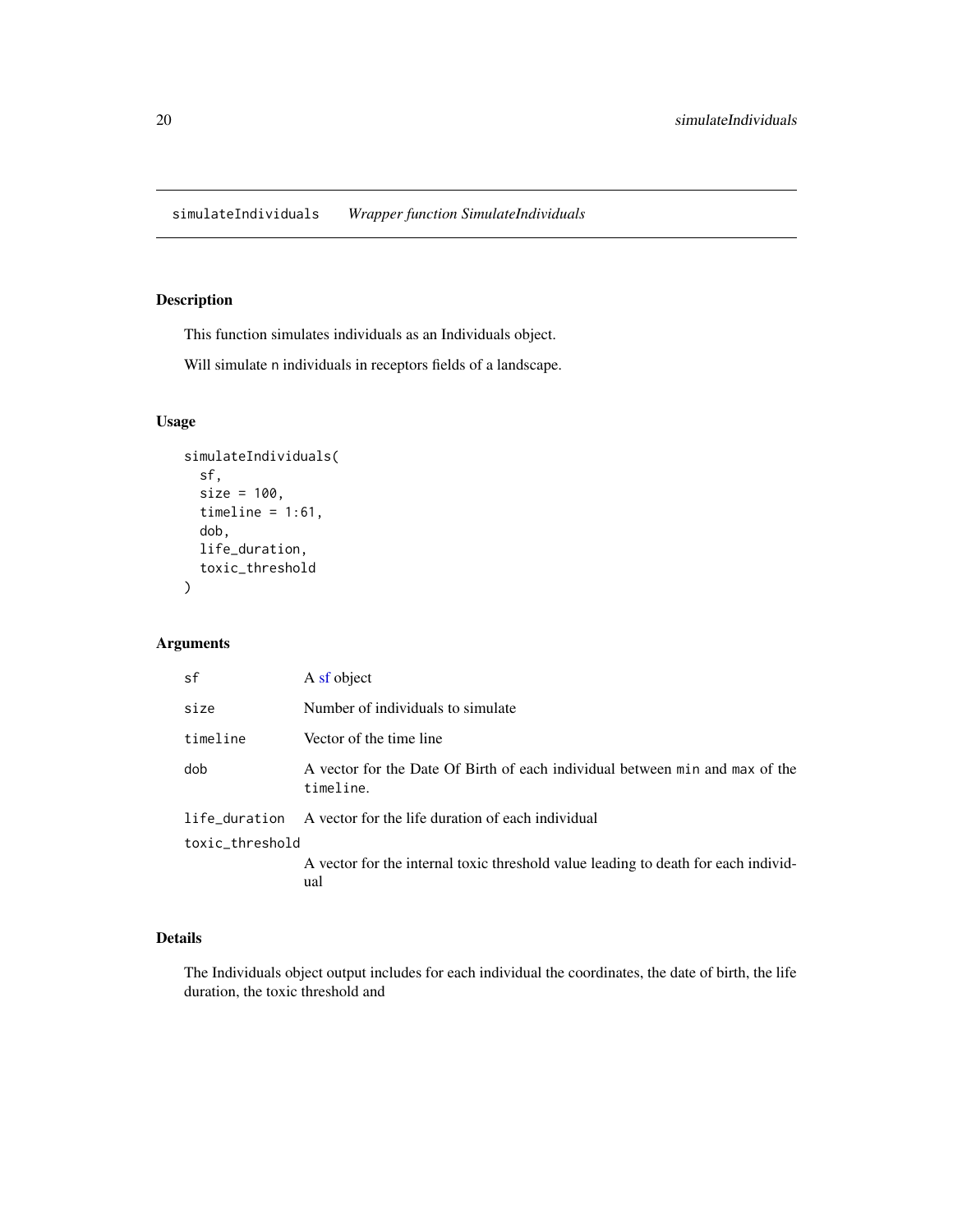<span id="page-20-1"></span><span id="page-20-0"></span>simulateInitialPartition

*simulateInitialPartition Method*

#### Description

This function creates an object [SpatialPolygonsDataFrame](#page-0-0) and simulates a landscape with neutral and source fields.

#### Usage

```
simulateInitialPartition(
 n = 500,
  prop = 0.4,
  range = 10,
  xmin = 0,
  xmax = 5000,
  ymin = 0,
  ymax = 5000
)
```
#### Arguments

| n     | Numeric, numbers of cells                                                                  |
|-------|--------------------------------------------------------------------------------------------|
| prop  | Numeric $[0,1]$ toxic cells proportion                                                     |
| range | Aggregation parameter (range of the spatial Exponential covariance of Gaussian<br>process) |
| xmin  | x-axis left coordinates in space unit (see projections_briskaR)                            |
| xmax  | x-axis right coordinates in space unit (see projections_briskaR)                           |
| ymin  | y-axis bottom coordinates in space unit (see projections_briskaR)                          |
| ymax  | y-axis top coordinates in space unit (see projections_briskaR)                             |

#### Details

In the function the first step is a binomial point process to simulate a [SpatialPointsDataFrame](#page-0-0) with sources and neutral marks, which depends on the aggregation parameter. The second step of the function is the Voronoi tesselation from the simulated points and returns a [SpatialPolygons-](#page-0-0)[DataFrame.](#page-0-0)

#### Value

An [SpatialPolygonsDataFrame](#page-0-0) object with n fields, prop pourcentage of toxic fields of size (xmin,xmax) (ymin,ymax)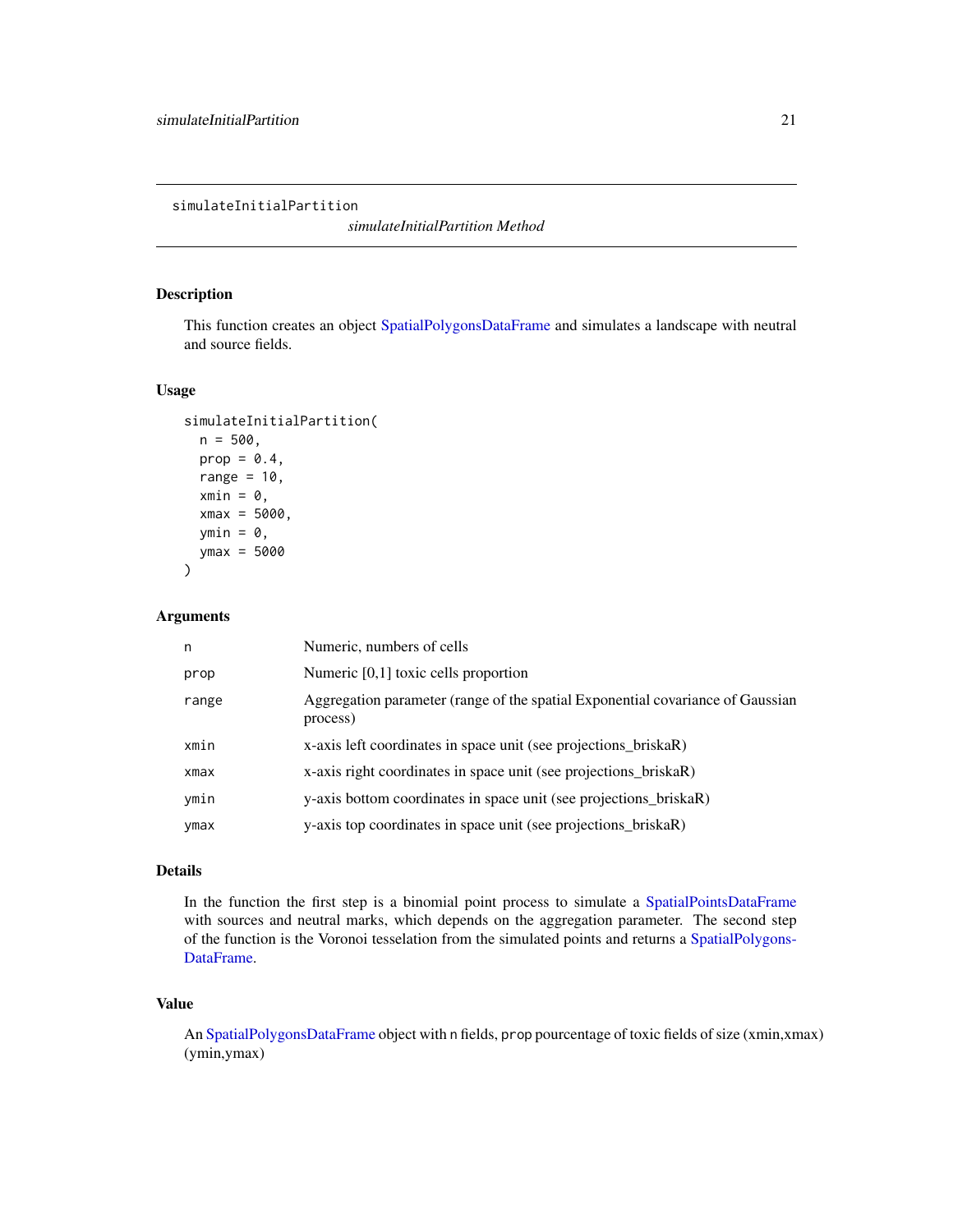## Examples

```
## Not run:
# Simulate a 5000m x 5000m landscape with 500 cells (e.g. fields)
# whose 40% (200 cells) are sources.
# The projection by default is Lambert93 projection.
land <- simulateInitialPartition(n=500,prop=0.4,range=10,xmin=0,xmax=5000,ymin=0,ymax=5000)
plot(land)
```
## End(Not run)

<span id="page-21-1"></span>simulateLandscape *Simulate a new landscape*

### Description

Create an object of class [SpatialPolygonsDataFrame.](#page-0-0) Simulate a landscape with neutral and source fields and receptors margins.

#### Usage

```
simulateLandscape(
 n = 500,prop = 0.4,
 range = 10,
  xmin = 0,
  xmax = 5000,
 ymin = 0,
 ymax = 5000,border_size = 200,
 prob = runif(1, 0.1, 0.9),mean_thickness = runif(1, 2, 20),
  v_thickness = 50
)
```

| n     | Numeric, numbers of fields                                                                            |
|-------|-------------------------------------------------------------------------------------------------------|
| prop  | Numeric $[0,1]$ toxic fields proportion                                                               |
| range | aggregation parameter (range of the spatial exponential covariance of gaussian<br>process) in meters. |
| xmin  | x-axis left coordinates                                                                               |
| xmax  | x-axis right coordinates                                                                              |
| ymin  | y-axis bottom coordinates                                                                             |
| ymax  | y-axis top coordinates                                                                                |

<span id="page-21-0"></span>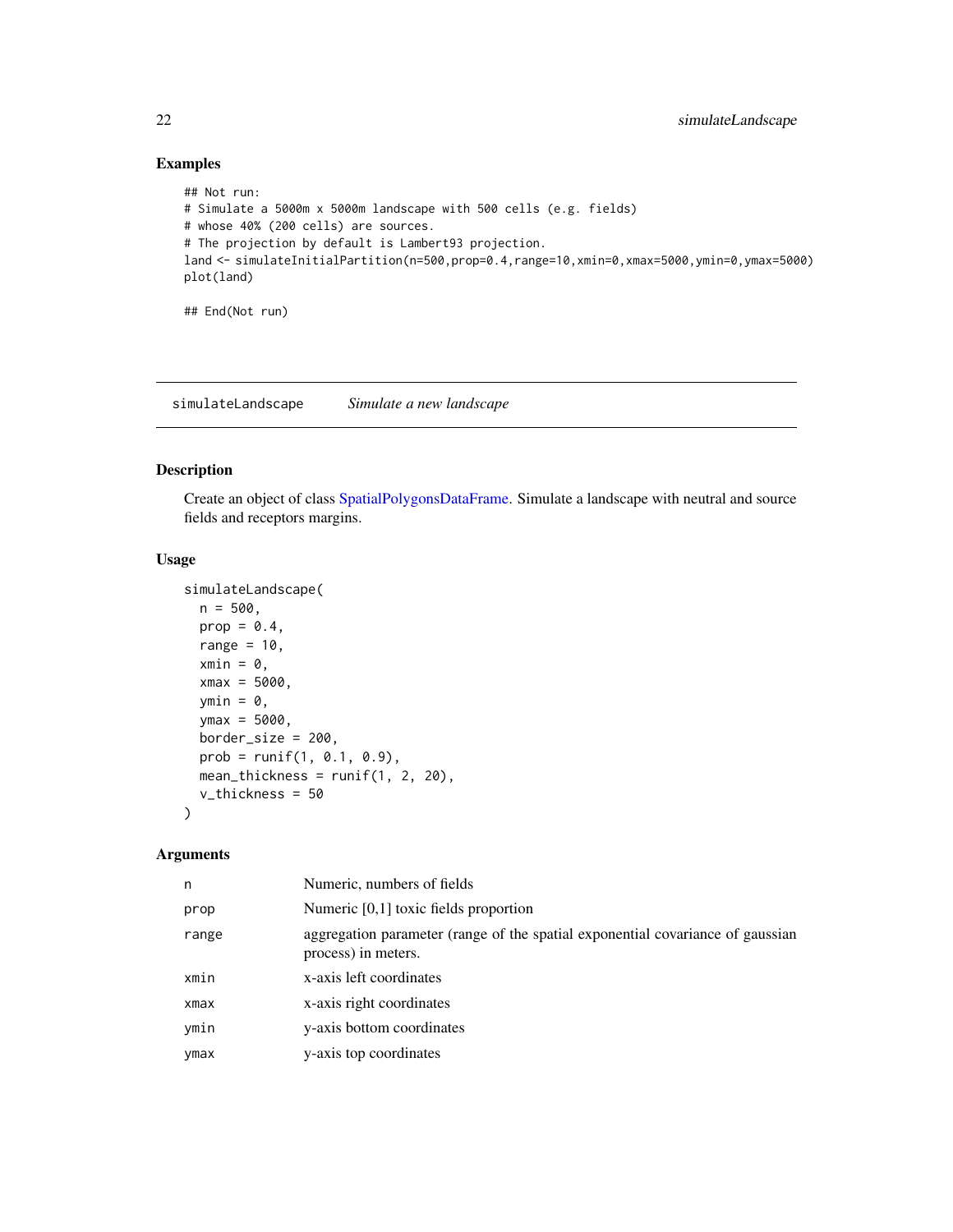<span id="page-22-0"></span>

| border_size | A numeric, bbox margin                  |
|-------------|-----------------------------------------|
| prob        | Probability to inflate a filed margin   |
|             | mean_thickness Margin width expectation |
| v_thickness | Margin width variance                   |

# Details

Execute both [simulateInitialPartition](#page-20-1) and [simulateThickMargins](#page-22-1) functions.

## Value

A [SpatialPolygonsDataFrame](#page-0-0) object with n fields, prop pourcentage of toxic fields.

# See Also

[simulateInitialPartition](#page-20-1) and [simulateThickMargins](#page-22-1)

#### Examples

```
## Not run:
land <- simulateLandscape(n=100, prop=0.4, range=10,
xmin=0, xmax=1000, ymin=0, ymax=1000, border_size=100,
prob=runif(1,0.1,0.9), mean_thickness=runif(1,2,20),
v_thickness=50)
plot(land)
## End(Not run)
```
<span id="page-22-1"></span>simulateThickMargins *Simulate thick margin to a landscape*

#### Description

Simulate thick margins as receptors in a landscape.

```
simulateThickMargins(
  objectL,
 border_size = 200,
 prob = runif(1, 0.1, 0.9),
 mean_thickness = runif(1, 2, 20),
  v_thickness = 50
)
```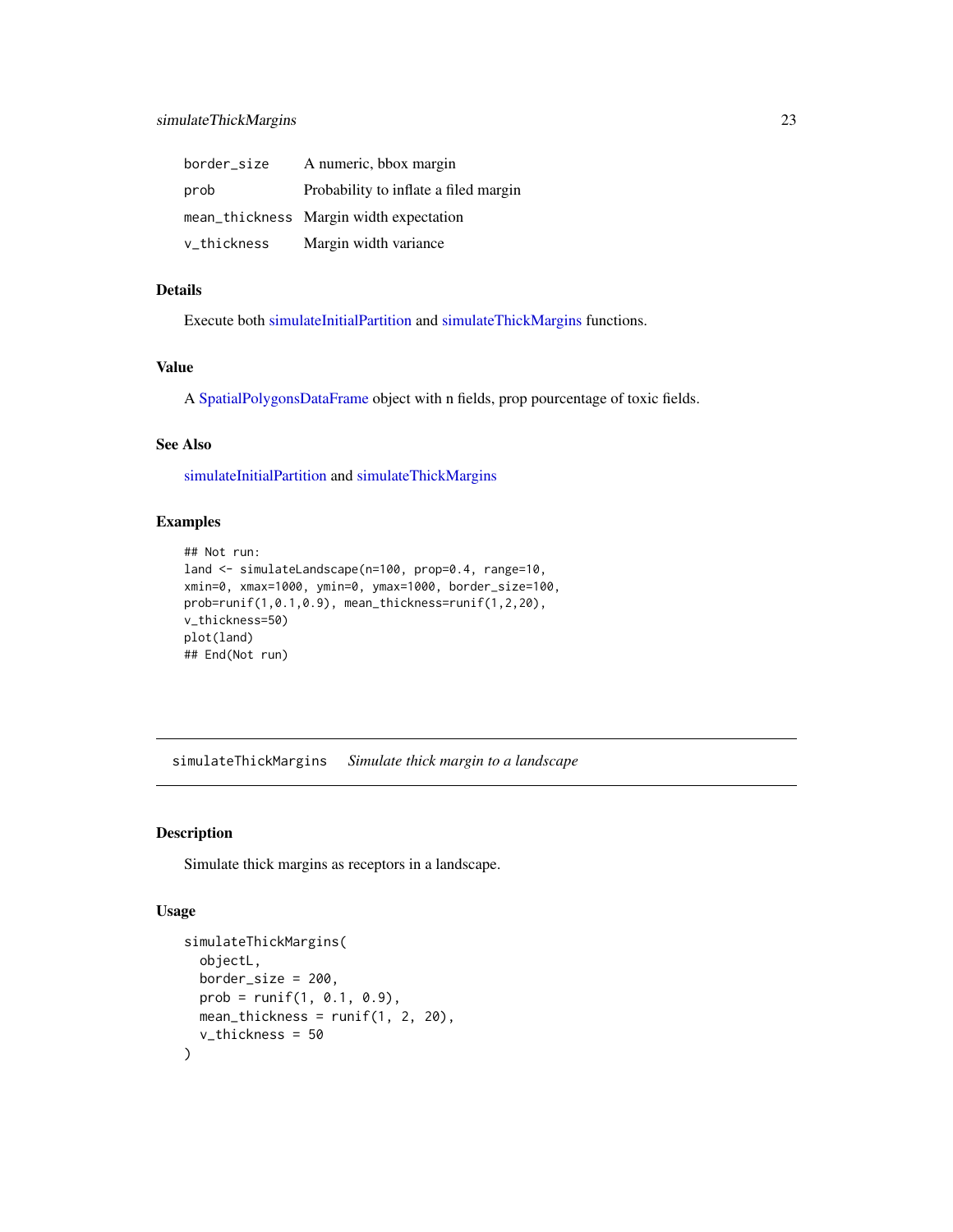## Arguments

| objectL     | sf, sp or Landscape (earlier version of briskaR). |
|-------------|---------------------------------------------------|
| border_size | A numeric, bbox margin                            |
| prob        | Probability to inflate a margin                   |
|             | mean_thickness Margin width expectation in meter  |
| v_thickness | Margin width variance in meter                    |

#### Details

Margin width use a Gamma distribution with shape and scale parameters based on thickness mean and variance.

## Value

A [SpatialPolygonsDataFrame](#page-0-0) object

## See Also

[simulateInitialPartition](#page-20-1) and [simulateLandscape](#page-21-1)

### Examples

```
## Not run:
data(maize_65)
plot(maize.landscape)
landscape.margin <- simulateThickMargins(maize.landscape)
plot(landscape.margin)
## End(Not run)
```
st\_multibuffer *Simulate thick margin to a landscape*

### Description

Add buffer around each objects of a [sf](#page-0-0) file

```
st_multibuffer(
  sf,
 dist = 50.
 nQuadSegs = 30,
 endCapStyle = "ROUND",
  joinStyle = "ROUND",
 mitreLimit = 1
)
```
<span id="page-23-0"></span>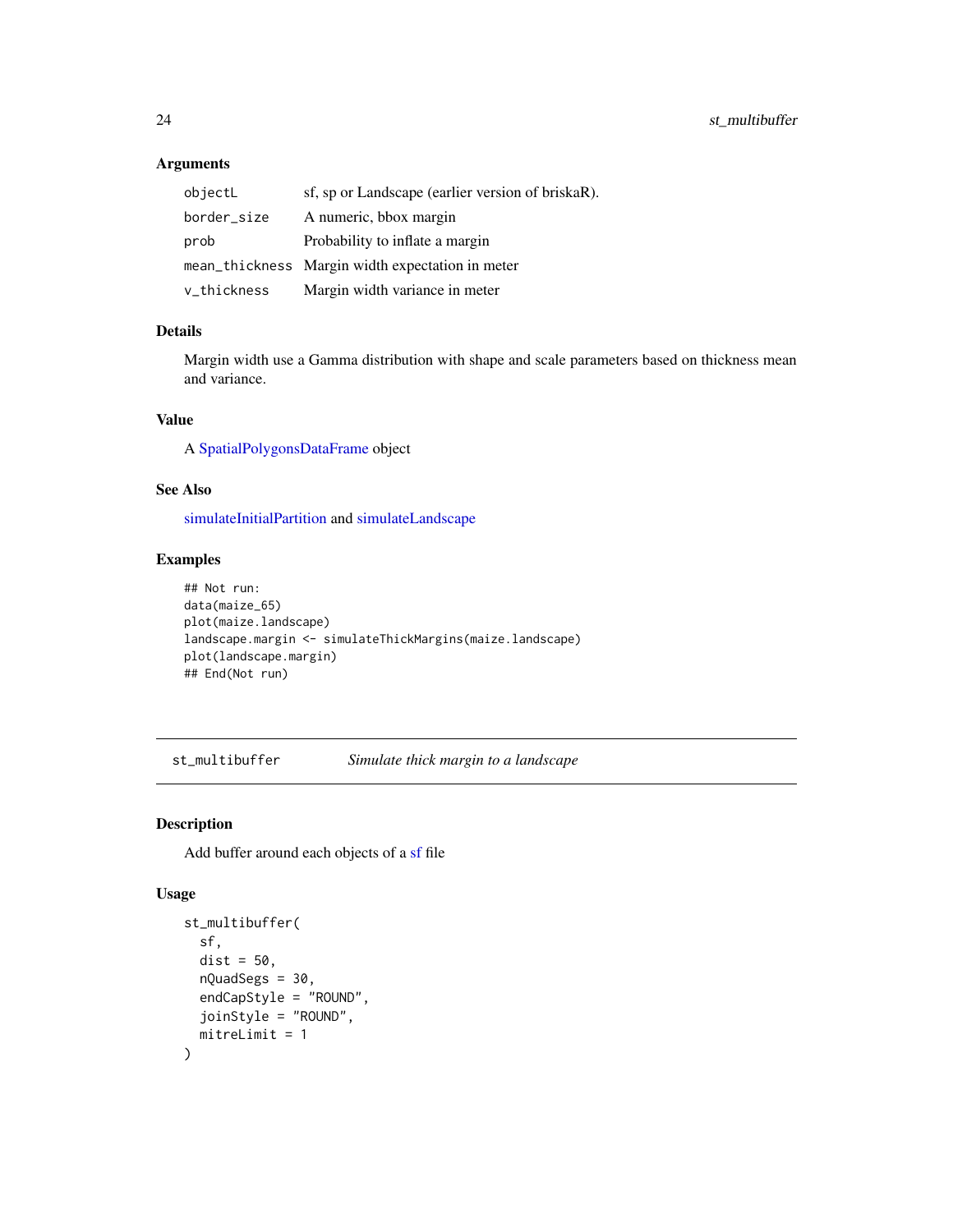## <span id="page-24-0"></span>Arguments

| sf          | object of class sfg, sfg or sf                                                                                                                                                                                            |
|-------------|---------------------------------------------------------------------------------------------------------------------------------------------------------------------------------------------------------------------------|
| dist        | numeric; buffer distance for all, or for each of the elements in x; in case dist is<br>a units object, it should be convertible to arc_degree if x has geographic coordi-<br>nates, and to $st\_crs(x)\$ sunits otherwise |
| nQuadSegs   | integer; number of segments per quadrant (fourth of a circle), for all or per-<br>feature                                                                                                                                 |
| endCapStyle | character; style of line ends, one of 'ROUND', 'FLAT', 'SQUARE'                                                                                                                                                           |
| joinStyle   | character; style of line joins, one of 'ROUND', 'MITRE', 'BEVEL'                                                                                                                                                          |
| mitreLimit  | numeric; limit of extension for a join if joinStyle 'MITRE' is used (default 1.0,<br>$minimum$ 0.0)                                                                                                                       |

# Details

see package [st\\_buffer](#page-0-0) for details

st\_squared\_geometry *Add squared frame polygon*

# Description

Return a square frame surrounding a list of sf

### Usage

```
st_squared_geometry(list_sf, buffer_dist = NULL)
```
### Arguments

buffer\_dist numeric; buffer distance for all, or for each of the elements in x; in case dist is a units object, it should be convertible to arc\_degree if x has geographic coordinates, and to st\_crs(x)\$units otherwise. See function 'sf\_buffer' from package 'sf' for details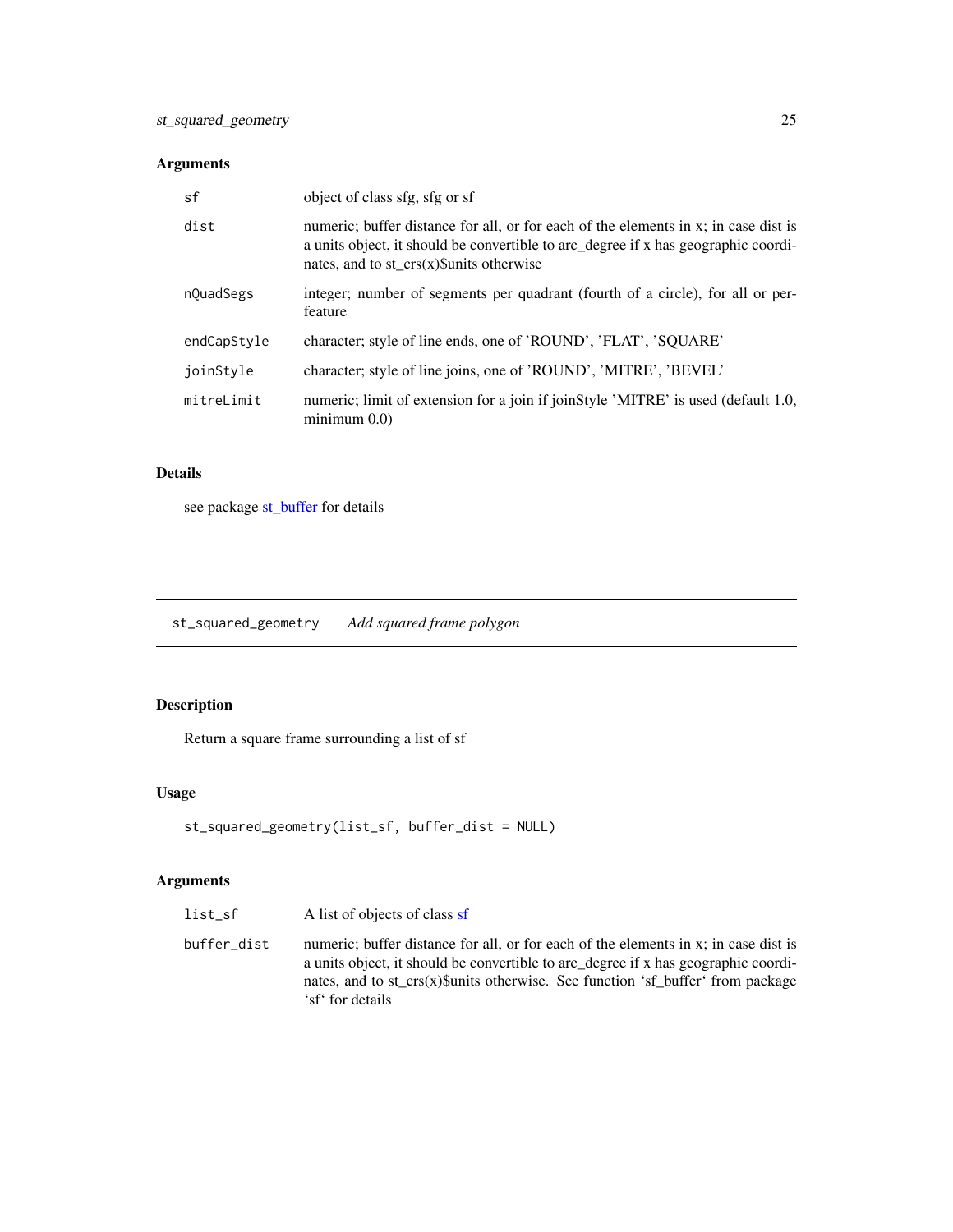<span id="page-25-1"></span><span id="page-25-0"></span>

toxicIntendity function wrapping dispersal and exposure

# Usage

```
toxicIntensity(
  object,
 sf,
 size\_raster = 2^10,
 tolerance_square = 0.1,
 kernel = "NIG",
 kernel.options = list(a1 = 0.2073, a2 = 0.2073, b1 = 0.3971, b2 = 0.3971, b3 =
    0.0649, theta = 0),
 loss = NULL,beta = 0.4,
 nbr_cores = 1,
  squared_frame = NULL,
  quiet = FALSE
\mathcal{L}
```

| object           | sf or SpatialPolygonsDataFrame. A simple feature of class sf or SpatialPoly-<br>gonsDataFrame                                                                                |
|------------------|------------------------------------------------------------------------------------------------------------------------------------------------------------------------------|
| sf               | sf. And object of class 'sf' on which exposure is computed from the previous<br>list of raster by patch 'RasterStack_dispersal'. See sf for details.                         |
| size_raster      | integer. Raster size (default = $2^{\wedge}10$ )                                                                                                                             |
| tolerance_square |                                                                                                                                                                              |
|                  | numeric. Tolerance rate to test if an sf set is squared                                                                                                                      |
| kernel           | string. Dispersion kernel, function name (default = $NIG$ )                                                                                                                  |
|                  | kernel.options list. Parameters list for the kernel function                                                                                                                 |
| loss             | numeric. Numeric vector to applied a loss on exposure cells.                                                                                                                 |
| beta             | numeric. toxic adherence parameter between 0 and 1 (default = $0.4$ ).                                                                                                       |
| nbr_cores        | integer. Parameters for parallel computing: the number of cores to use, i.e. at<br>most how many child processes will be run simultaneously. Default is 1 (non<br>parallel). |
| squared_frame    | sf. Select the sf to be considered as frame to rasterized. Default is 'NULL', and<br>'object' is used.                                                                       |
| quiet            | boolean. Set 'TRUE' to remove progress bar.                                                                                                                                  |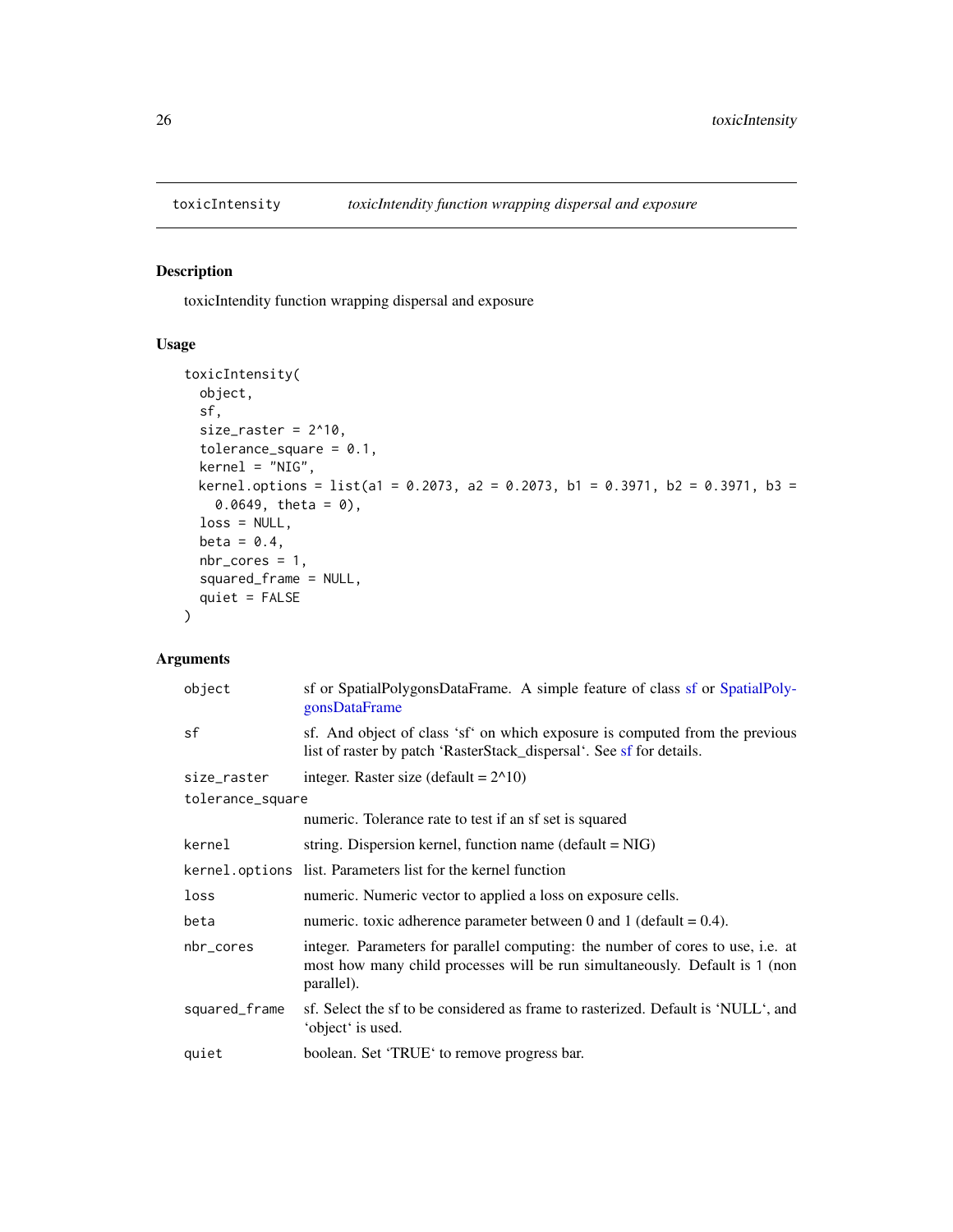### toxicIntensity 27

#### Details

The dispersal of contaminants is implemented by rastering the landscape and by computing the convolution between sources emissions and a dispersal kernel.

The dispersion kernel by default is Normal Inverse Gaussian kernel ("NIG" function). Currently, two others are implemented "geometric" (with parameter a) and "2Dt" kernels (with parameters a, b, c1, c2).

Local intensity depends of beta and alpha parameters. Beta represents the toxic adherence between [0,1]. Alpha represents a list of parameters of the lost of toxic particules due to covariates (precipitation). There are two configurations to integrate the loss in the function : (i) simulating covariate (simulate=TRUE) or (ii) uploading covariate (simulate=FALSE). The covariate is linked to the loss by a linear regression with paramaters minalpha, maxalpha, covariate\_threshold.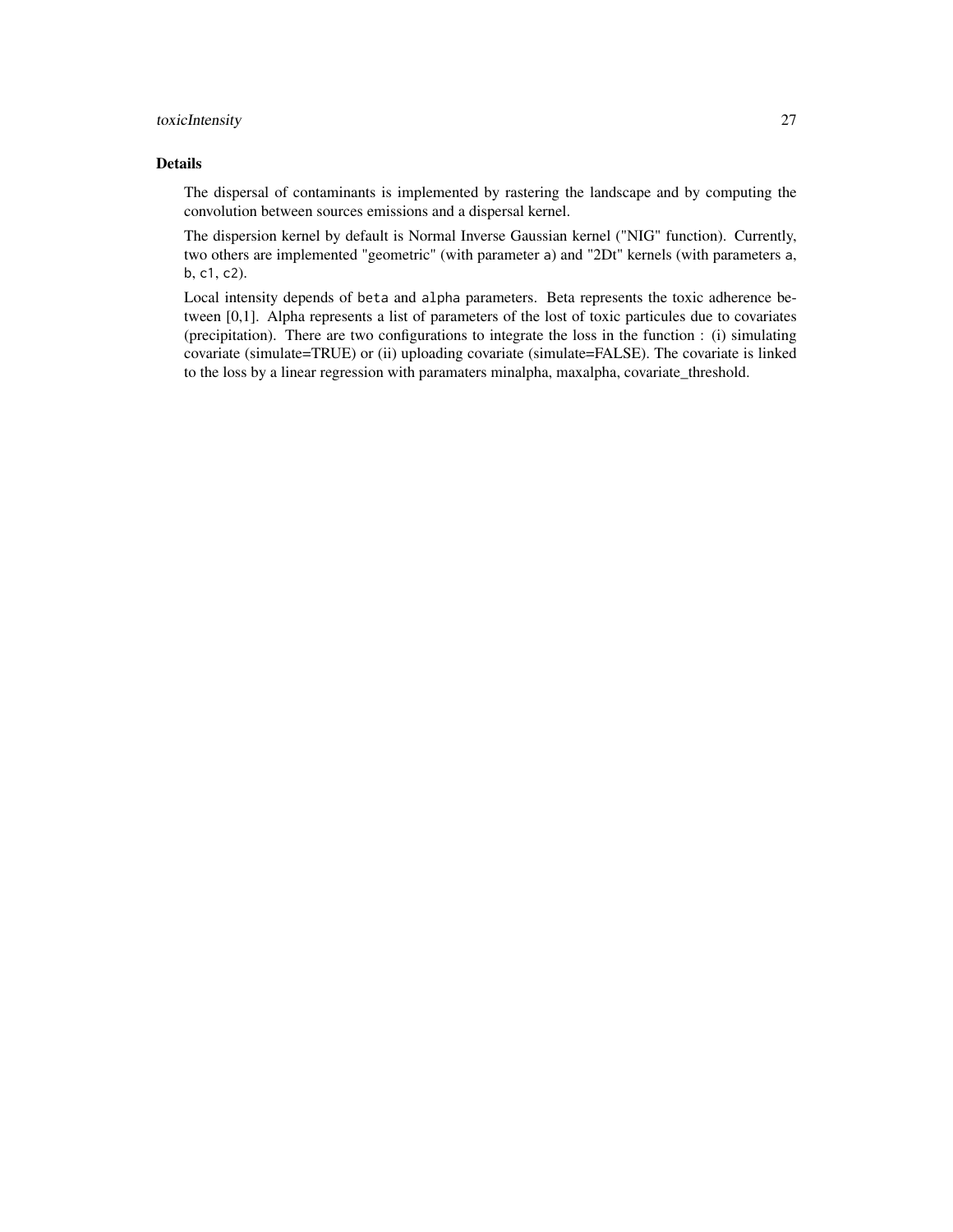# <span id="page-27-0"></span>**Index**

∗ datasets LAMBERT\_93, [15](#page-14-0) ∗ model briskaR-package, [3](#page-2-0) ∗ spatial briskaR-package, [3](#page-2-0) ∗ survival briskaR-package, [3](#page-2-0) \_PACKAGE *(*briskaR-package*)*, [3](#page-2-0) briskaR *(*briskaR-package*)*, [3](#page-2-0) briskaR-package, [3](#page-2-0) briskaRGetInternProjection *(*GetInternProjection*)*, [15](#page-14-0) briskaRLoadInternProjection, [4](#page-3-0) briskaRSetInternProjection *(*briskaRLoadInternProjection*)*, [4](#page-3-0) brk\_addFD, [4](#page-3-0) brk\_addFD2 *(*brk\_addFD*)*, [4](#page-3-0) brk\_cFilterFD, [5](#page-4-0) brk\_cFilterFD2 *(*brk\_cFilterFD*)*, [5](#page-4-0) brk\_cFilterFD3 *(*brk\_cFilterFD*)*, [5](#page-4-0) brk\_cFilterFD\_ *(*brk\_cFilterFD*)*, [5](#page-4-0) brk\_dispersal, [5](#page-4-0) brk\_emission, [6](#page-5-0) brk\_emission\_landscape *(*brk\_emission*)*, [6](#page-5-0) brk\_exposure, [8](#page-7-0) brk\_exposureMatch, [9](#page-8-0) brk\_FDtoDF, [9](#page-8-0) brk\_FDtoDF\_ *(*brk\_FDtoDF*)*, [9](#page-8-0) brk\_FDtoDF\_STICK *(*brk\_FDtoDF*)*, [9](#page-8-0) brk\_findIndexFD, [10](#page-9-0) brk\_newPoints, [10](#page-9-0) brk\_rbindLStoDF, [11](#page-10-0) brk\_sampling, [11](#page-10-0) brk\_survIT *(*brk\_toxFun*)*, [12](#page-11-0) brk\_survSD *(*brk\_toxFun*)*, [12](#page-11-0) brk\_timeline, [12](#page-11-0) brk\_toxFun, [12](#page-11-0)

brk\_toxFun\_damage1 *(*brk\_toxFun*)*, [12](#page-11-0) brk\_toxFun\_survival1 *(*brk\_toxFun*)*, [12](#page-11-0) brk\_toxFun\_survival2 *(*brk\_toxFun*)*, [12](#page-11-0) create.pollen.sources *(*create\_pollen\_sources*)*, [13](#page-12-0) create\_pollen\_sources, [13](#page-12-0) data.frame, *[14](#page-13-0)* data\_brk, [14](#page-13-0) df\_precipitation *(*data\_brk*)*, [14](#page-13-0) GetInternProjection, [15](#page-14-0) Hofmann\_2009 *(*data\_brk*)*, [14](#page-13-0) is\_square\_sf, [15](#page-14-0) LAMBERT\_93, [15](#page-14-0) Lang\_2004 *(*data\_brk*)*, [14](#page-13-0) loadIndividuals, [16](#page-15-0) loadLandscape, [16](#page-15-0) loadLandscapeSIG, [17](#page-16-0) loss\_precipitation, [18](#page-17-0) maize.emitted\_pollen *(*data\_brk*)*, [14](#page-13-0) maize.proportion\_pollen *(*data\_brk*)*, [14](#page-13-0) maize\_65 *(*data\_brk*)*, [14](#page-13-0) Precipitation *(*data\_brk*)*, [14](#page-13-0) saveIntoFile, [18](#page-17-0) sf, *[4–](#page-3-0)[8](#page-7-0)*, *[10](#page-9-0)[–16](#page-15-0)*, *[20](#page-19-0)*, *[24](#page-23-0)[–26](#page-25-0)* sfMaize65 *(*data\_brk*)*, [14](#page-13-0) simul.precipitation, [19](#page-18-0) simulateIndividuals, [20](#page-19-0) simulateInitialPartition, [21,](#page-20-0) *[23,](#page-22-0) [24](#page-23-0)* simulateLandscape, [22,](#page-21-0) *[24](#page-23-0)* simulateThickMargins, *[23](#page-22-0)*, [23](#page-22-0) SpatialPoints, *[16](#page-15-0)* SpatialPointsDataFrame, *[21](#page-20-0)*